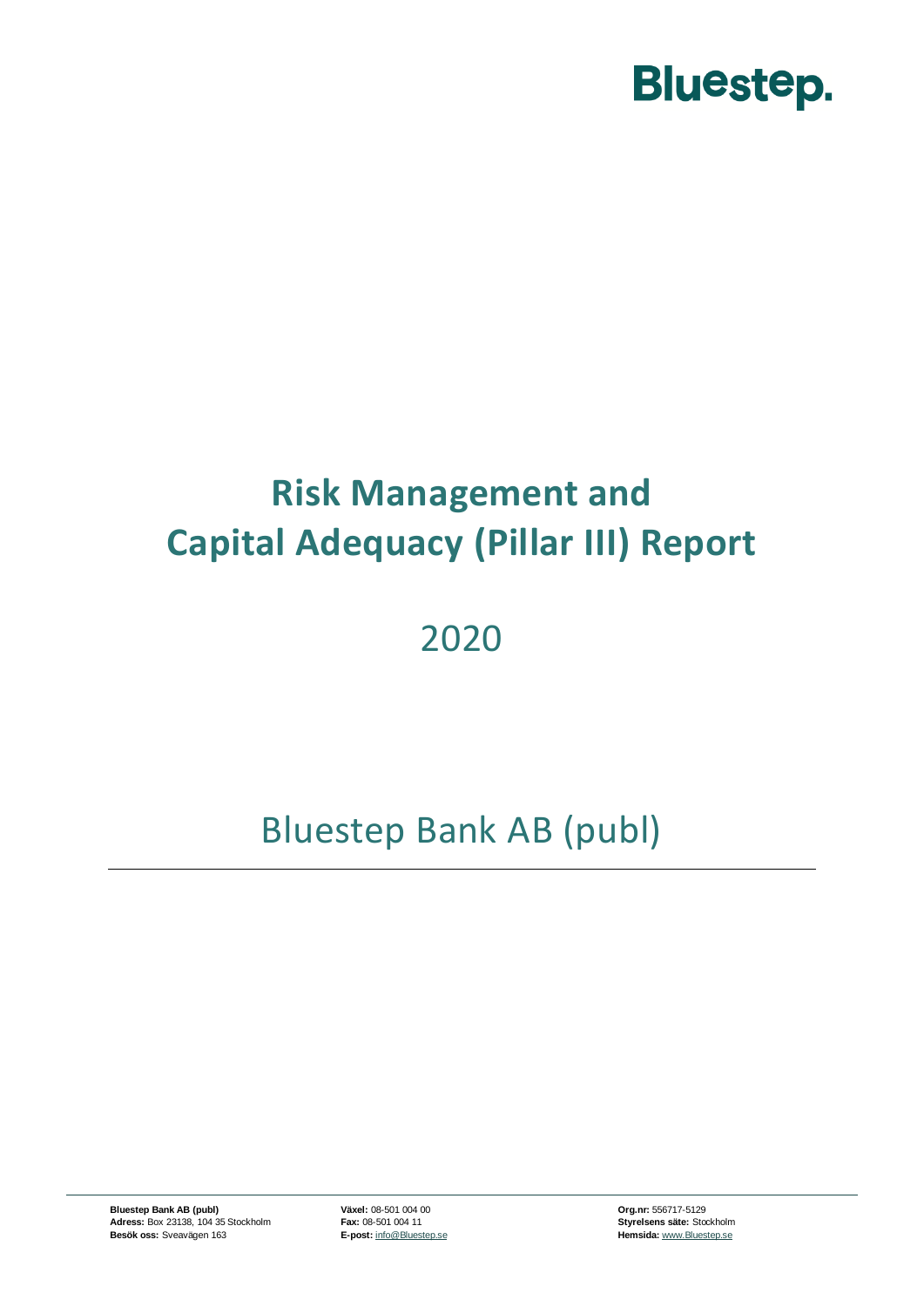### **Table of Contents**

| 2 |  |
|---|--|
| 3 |  |
|   |  |
|   |  |
|   |  |
|   |  |
|   |  |
|   |  |
|   |  |
|   |  |
|   |  |
| 5 |  |
|   |  |
|   |  |
|   |  |
|   |  |
| 7 |  |
|   |  |
|   |  |
|   |  |
|   |  |
|   |  |

 $\mathbf{i}$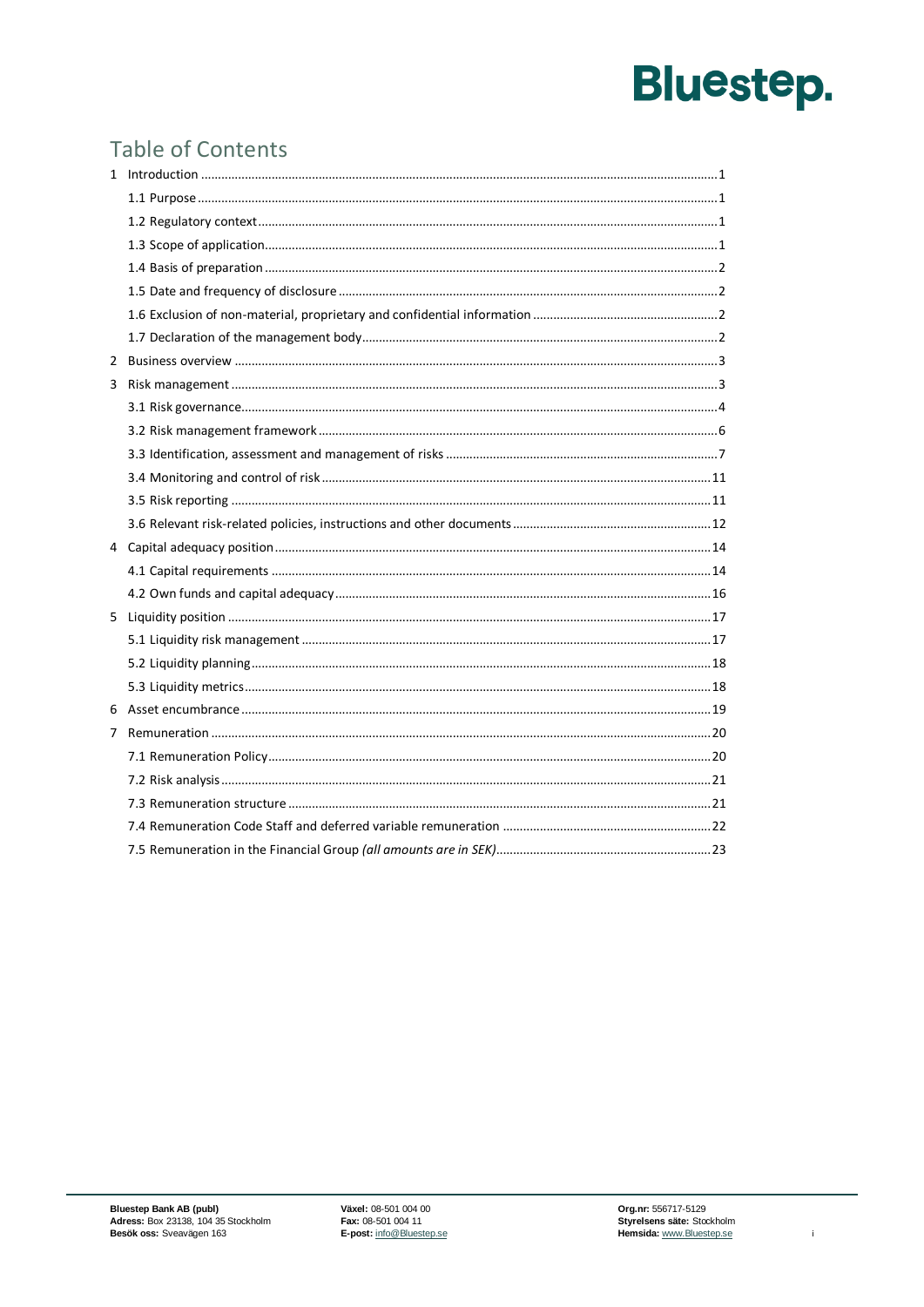#### <span id="page-2-1"></span><span id="page-2-0"></span>**1 Introduction**

#### **1.1 Purpose**

This report provides information on the key elements of the risk management, capital adequacy, liquidity and remuneration as of  $31<sup>st</sup>$  of December 2020 for the consolidated financial group (the "**Financial Group**") of Bluestep Bank AB (publ) (**BBAB**" or the "**Bank**"). The information published herein, together with certain information in financial statements, satisfies the regulatory requirements for disclosure applicable to the Bank, and allows market participants, including analysts, partner banks, investors, and customers, to assess the Bank from a risk, capital and liquidity perspective.

#### <span id="page-2-2"></span>**1.2 Regulatory context**

Together with information presented in the Bank's Annual Report, the Bank's Interim Reports, and the Bank's website [\(www.bluestepbank.com\)](http://www.bluestepbank.com/), this report complies with the disclosure requirements for credit institutions and investment firms set out in the Act (2014:968) regarding special supervision of credit institutions and securities companies; the Swedish Financial Supervisory Authority's ("**SFSA**") Regulations (FFFS 2014:12) regarding prudential requirements and capital buffers; the SFSA's Regulations (FFFS 2010:7) regarding management of liquidity risks in credit institutions and investment firms; the SFSA's Regulations (FFFS 2011:1)<sup>1</sup> regarding remuneration structures in credit institutions, investment firms and fund management companies licensed to conduct discretionary portfolio management; the Regulation (EU) No 575/2013 of the European Parliament and of the Council of 26 June 2013 on prudential requirements for credit institutions and investment firms and amending Regulation (EU) No 648/2012 ("**CRR**"); and the Commission Implementing Regulation (EU) No 1423/2013 laying down technical standards for the implementation of the capital adequacy requirements applicable to institutions under Regulation (EU) of the European Parliament and of the Council ) No 575/2013.

#### <span id="page-2-3"></span>**1.3 Scope of application**

The Bank conducts banking operations, and is supervised by the SFSA. The Bank has a Norwegian branch Bluestep Bank AB (publ), filial Oslo for deposits and mortgage lending, and a Finnish branch Bluestep Bank AB (publ), filial i Finland for mortgage lending.

The Bank is included in the Financial Group for prudential reporting purposes. Bluestep Holding AB is the ultimate parent company in the Financial Group, and the information disclosed in this report is therefore on the basis of Bluestep Holding AB's consolidated situation. The following companies are included in the Financial Group: BBAB, Bluestep Finans Funding No 1 AB, Bluestep Servicing AB, Bluestep Mortgage Securities No 2 DAC<sup>2</sup>, Bluestep Mortgage Securities No 3 DAC<sup>3</sup>, and Bluestep Mortgage Securities No 4 DAC. All entities are subject to full consolidation<sup>4</sup>.

<sup>1</sup> Including amendments made through FFFS 2014:22 and FFFS 2020:30, hereinafter jointly referred to as FFFS 2011:1.

<sup>&</sup>lt;sup>2</sup> Since February 2019, Bluestep Mortgage Securities NO 2 DAC is a dormant company with no activity and is under liquidation.

<sup>&</sup>lt;sup>3</sup> Since May 2020, Bluestep Mortgage Securities NO 3 DAC is a dormant company with no activity and is under liquidation.

<sup>4</sup> The scope of the "BBAB's accounting consolidation" includes all the entities referred to with the exception of Bluestep Holding AB; and "BBAB's solo level" only includes the Bank and its Norwegian and Finnish branches.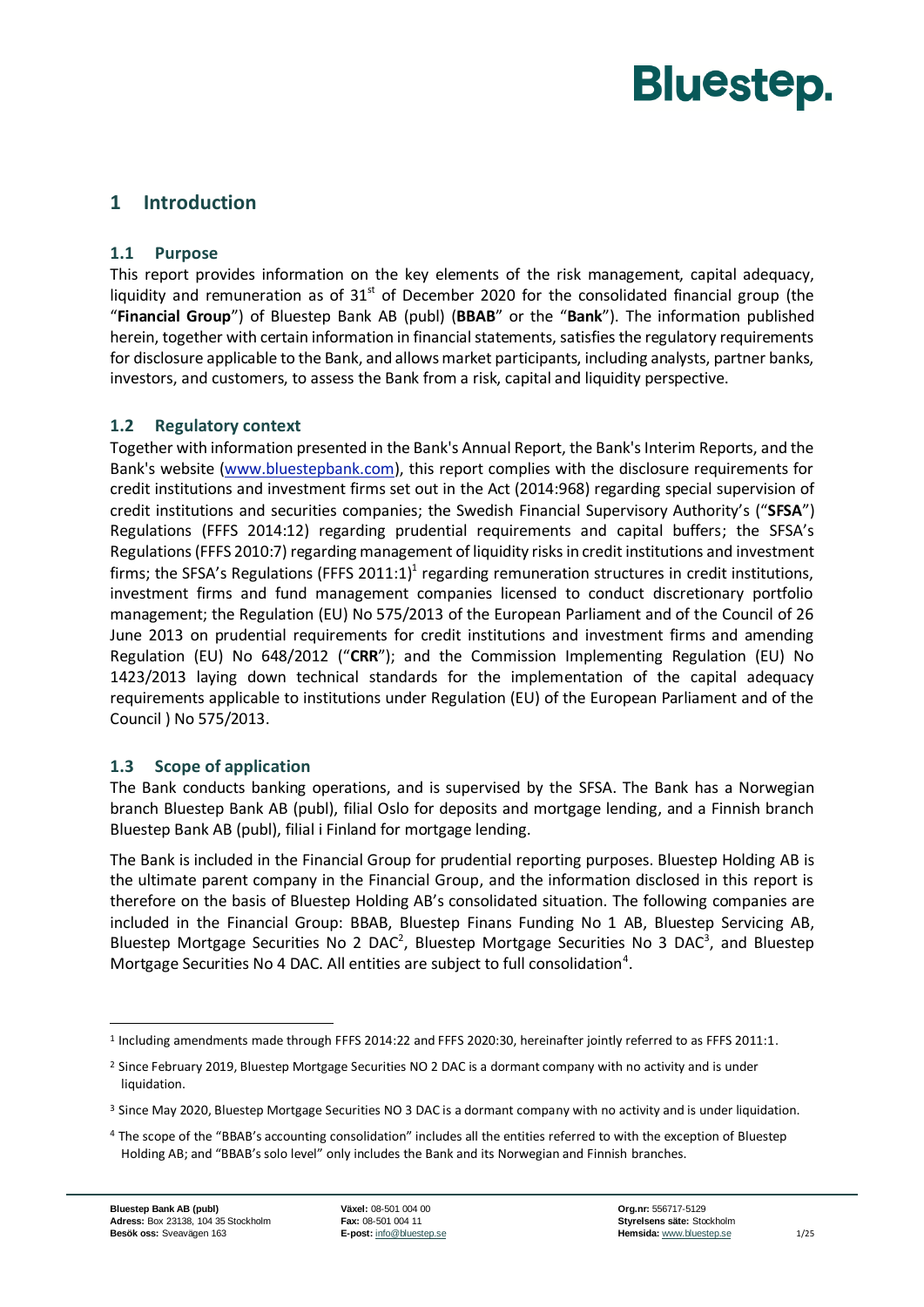

#### <span id="page-3-0"></span>**1.4 Basis of preparation**

The Board of Directors ("**Board**") has reviewed and approved this report for publication.

The information in this report is prepared solely to meet the disclosure requirements outlined in Section 1.2, and to provide certain specified information about risk management and capital management, and for no other purpose. The disclosures do not constitute any form of financial statements relating to the Financial Group, or any form of contemporary or forward-looking record or opinion about the Financial Group.

The disclosures are subject to internal review, challenge and approval processes. An audit trail to support disclosures is maintained.

Wherever possible and relevant, there has been ensured consistency between the disclosures of the reporting under the Pillar I and Pillar II requirements, e.g. information about risk management practices and capital resources at year-end.

In order not to conflict with requirements under accounting standards, and to ease the validation process, the quantitative basis of the disclosures is extracted from the mandated set of reporting explaining the annual financial statements unless otherwise mentioned.

This report is published on the Bank's website: [www.bluestepbank.com.](http://www.bluestepbank.com/)

#### <span id="page-3-1"></span>**1.5 Date and frequency of disclosure**

This report reflects the situation of the Financial Group as of 31<sup>st</sup> December 2020.

The disclosures herein are made on an annual basis in conjunction with the publication of the Bank's financial statements<sup>5</sup>. The Bank is on an ongoing basis assessing the need to publish any further disclosures more frequently than annually based on the characteristics of its business.

#### <span id="page-3-2"></span>**1.6 Exclusion of non-material, proprietary and confidential information**

In accordance with Article 432 in the CRR, the Board may choose to omit certain information from publication in this report if the information is deemed immaterial, proprietary or confidential. These conditions are specified in the regulation as:

- Information is regarded as material if its omission or misstatement could change or influence the assessment or decision of a user relying on that information for the purpose of making economic decisions.
- Information is regarded as proprietary if disclosing it to the public would undermine the Bank's competitive position.
- Information is regarded as confidential if the Bank has obligations to customers or other counterparty relationships binding it to confidentiality.

If this would be the case, the Bank will state the fact that the specific items of information are not disclosed.

#### <span id="page-3-3"></span>**1.7 Declaration of the management body**

The Board ensures that the risk management arrangements of the Bank are adequate with regard to its business model, risk profile and strategy. These arrangements are either already implemented, or

<sup>&</sup>lt;sup>5</sup> The disclosures regarding own funds, capital requirements and liquidity risk are also made on a quarterly basis in line with the SFSA requirements.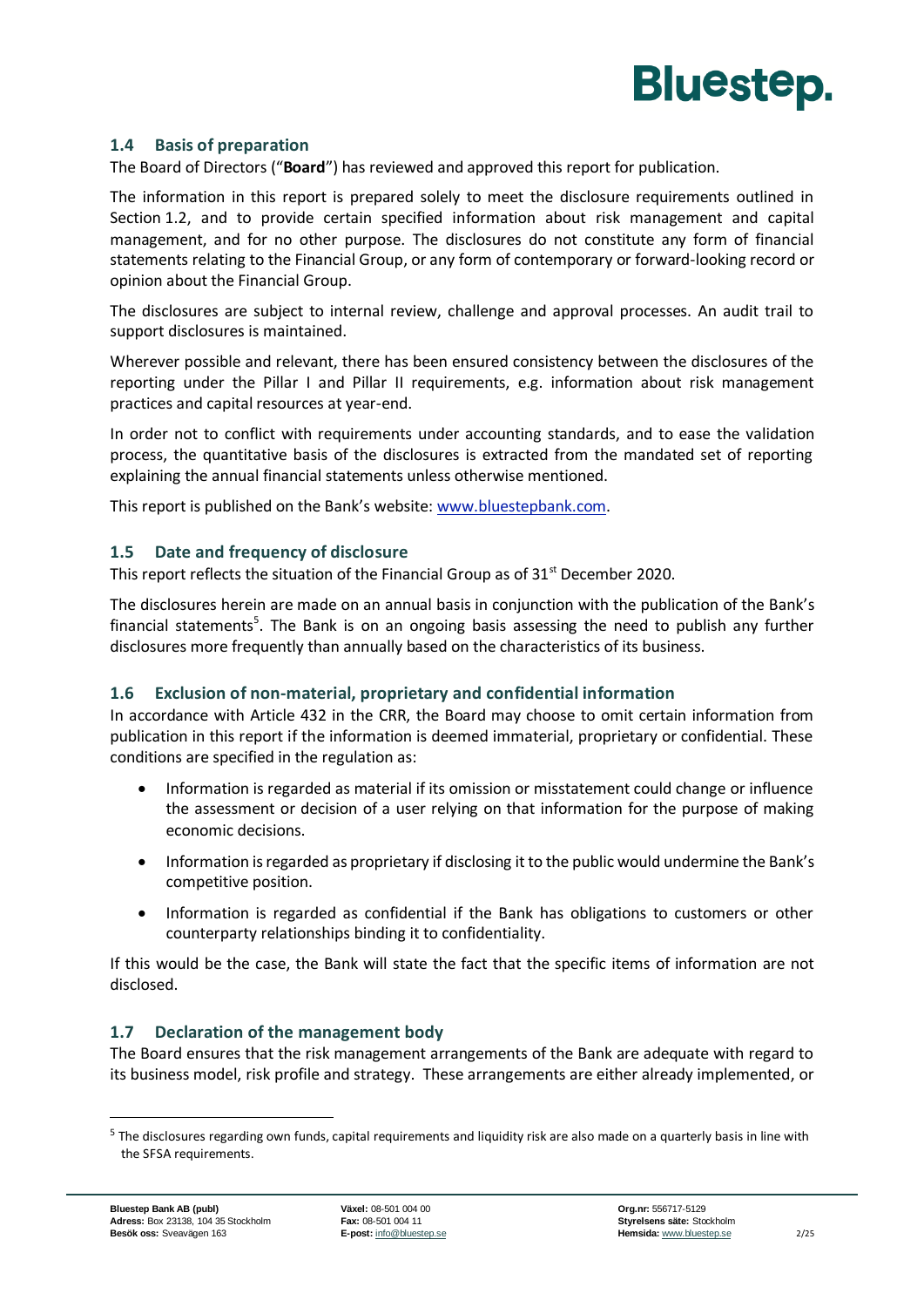

in the process of being improved as part of an approved action plan. This declaration is based on the reliability of the risk-related information communicated to the Board through the dedicated channels foreseen by the risk governance arrangements. In particular, the Audit, Risk and Compliance Committee ("**ARCCO**") that assists the Board in financial reporting, governance, internal control, compliance, risk management, and internal and external audit issues.

#### <span id="page-4-0"></span>**2 Business overview**

The business model is to complement the traditional banks specialised in the mortgage market, creating value by offering mortgages, and take the time to understand and consider the customer's entire situation. Great emphasis is placed on the customer's future prospects and ability to pay, rather than merely looking at the history.

The Bank provides mortgage loans to the public in Sweden, Norway and Finland. The lending operations were established in Sweden during 2005, in Norway during 2010, and in Finland during 2020. Until mid-February 2020, the Bank provided personal loans to the public in Sweden, and the portfolio was divested at the end of December 2020.

The Bank also offers savings accounts with attractive and competitive interest rates in Sweden and Norway.

The funding is diversified and consists of equity, deposits from the public, issuance of residential mortgage backed securities ("**RMBS**"), covered bonds (since April 2020), senior unsecured bonds, and contracted credit facilities.

The Bank has no trading book.

The main income sources are interest income, commission income, and income from other financial items. The main expenses are interest, staff, marketing, and IT costs. The financing expenses are included in net interest income and set off against interest income, not specified as a net cost.

#### <span id="page-4-1"></span>**3 Risk management**

The Bank's risk management aims to ensure that risk-taking is consistent with set risk management strategies and risk appetite, and an appropriate balance between risk and reward. The risk management is integrated into the overall governance and internal control, and is linked to the strategic planning and capital management. The risk management covers backward-looking, actual and forward-looking risks, on and off the balance sheet, the Bank is, or might be, exposed to in the business and the organisation in its efforts to achieve set goals for growth, profitability and financial stability. The Bank defines risk as the possibility that an event will occur and that adversely affect the achievement of an objective or process. The risks are limited and mitigated through set risk appetite and risk tolerance, which makes it possible to make well-informed decisions for risk-taking and to ensure awareness and understanding of risk management within the Bank.

<span id="page-4-2"></span>The risk governance and risk management framework is governed by the Risk Management Policy and Instruction, approved by the Board.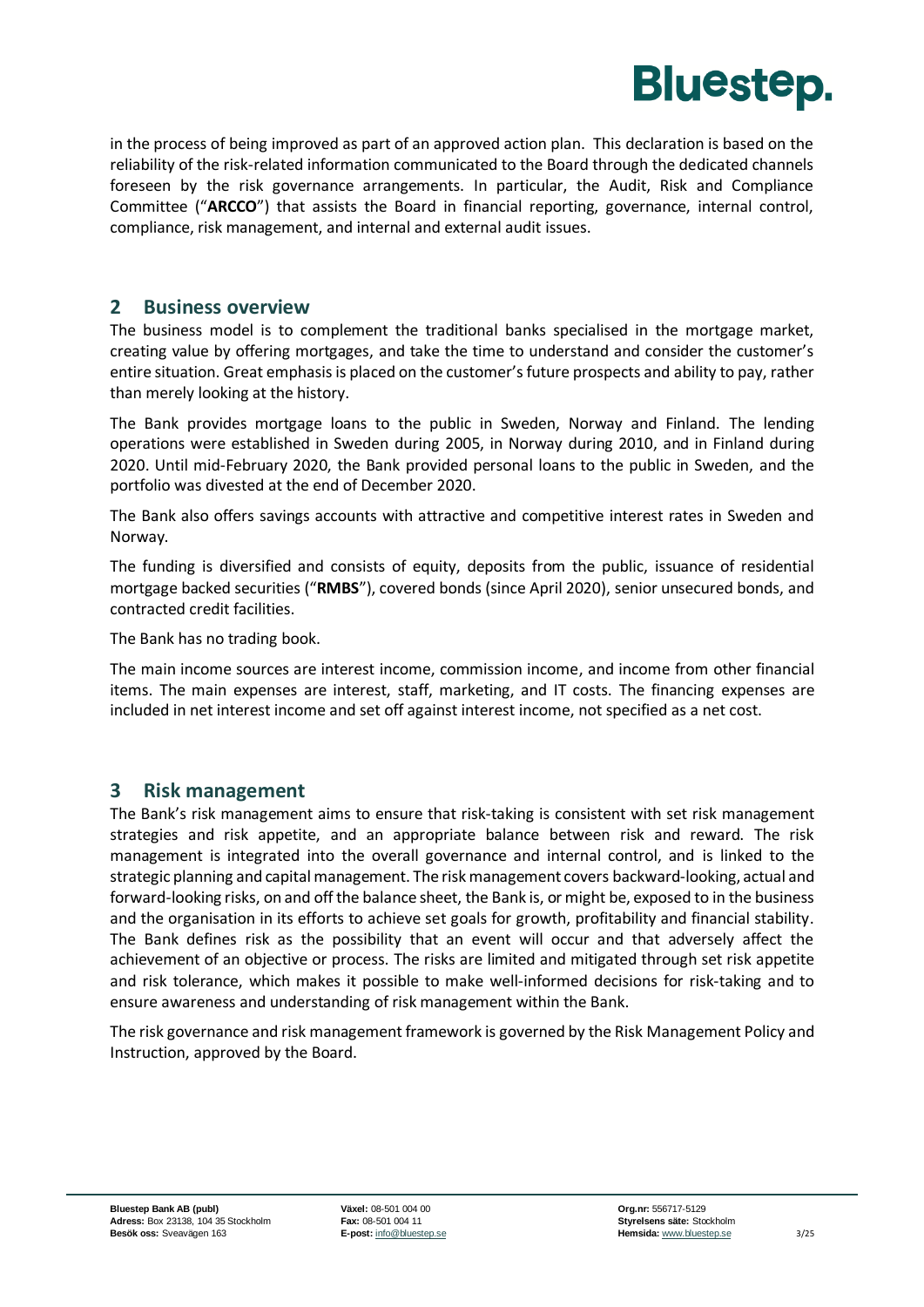#### **3.1 Risk governance**

The risk governance is performed from an organisational perspective, as well as from a perspective with three lines of defence.

#### 3.1.1 Organisational perspective

The organisational perspective consists of the Board, the CEO, the Senior Management Team, business functions, and control functions.

Figure 3.1 Risk management governance structure



#### *Board*

The Board sets financial and business goals and strategies, ensures that there are effective operating structures and systems in place, and ensures compliance with laws, regulations and internal policies. The Board thus has the ultimate responsibility for risk management, capital management, compliance and internal control. The responsibility includes deciding on the risk management strategies and risk appetite, and ensuring that the risk, capital and liquidity situation is within set framework, and that the risk management, compliance and internal control is effective and appropriate. The Board members are selected on the basis of skills and experience relevant to an organisation of the Bank's size, complexity and business activities. Attention is paid to the need to ensure a diverse composition of Board members in order to ensure the Board is capable of making objective judgements and providing effective challenge regarding the running of the business. During 2020, the Board met on 21 occasions.

#### *Board Committees*

The Board has established the following committees:

- ARCCO assists the Board in reviewing financial reporting, risk management, compliance, internal control and auditing. During 2020, the ARCCO met on eight (8) occasions.
- Remuneration Committee assists the Board in preparing proposals for remuneration. During 2020, the Remuneration Committee met on three (3) occasions.

#### *CEO*

The Board has appointed a CEO, responsible for the management of the Bank's operations, to ensure that the organisation and working methods are appropriate, and to ensure that business functions comply with external and internal rules.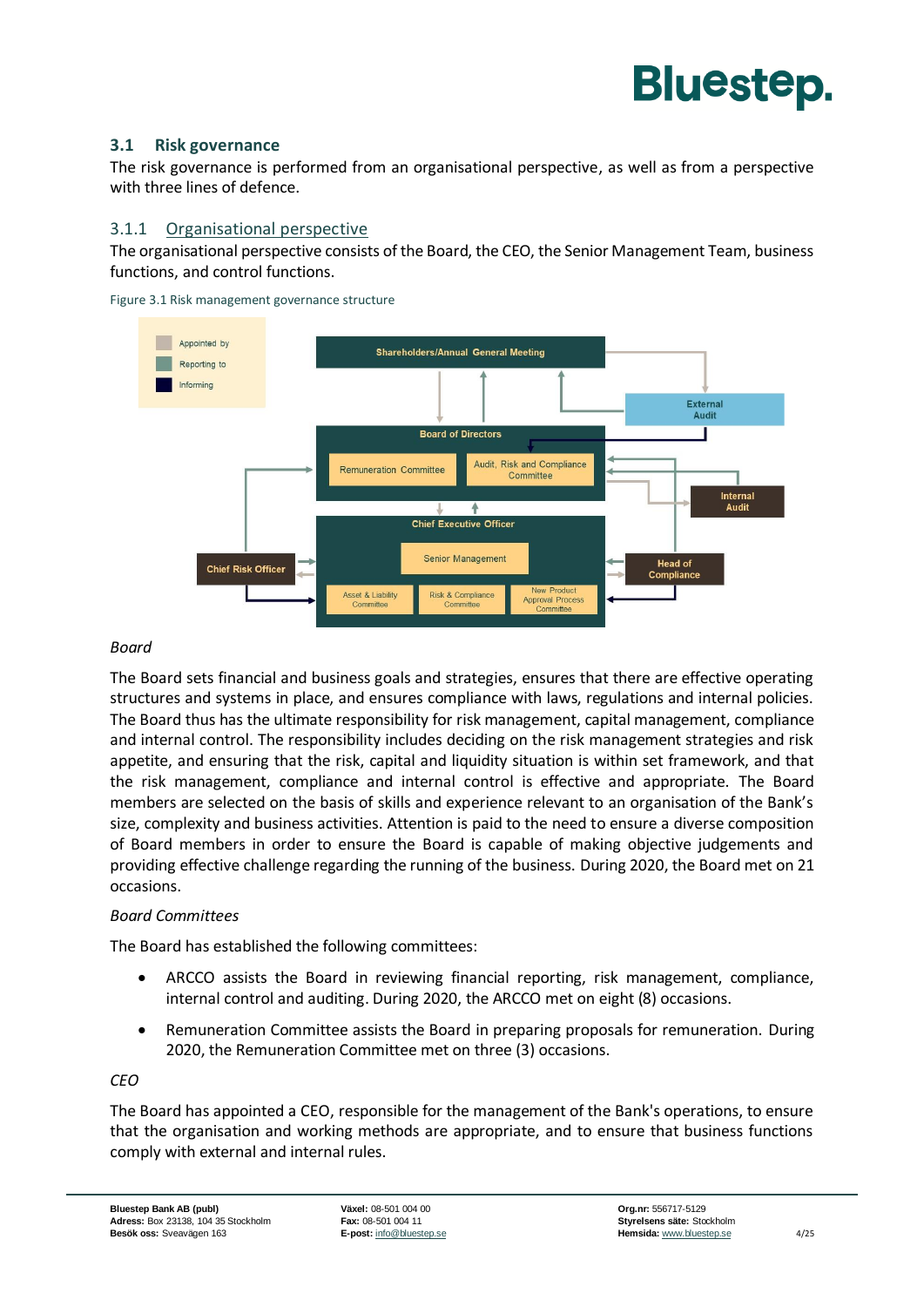#### *CEO Committees and Forums*

The CEO has established the following committees and forums;

- Senior Management Team (the "**SMT**") supports the CEO in the day-to-day management of the Bank.
- Risk and Compliance Committee (the "**RiCO**") improves and promotes a strong risk culture, and strengthen the risk management processes and controls, by assisting the business and support functions in operational risk management, compliance and audit issues. The RiCO is chaired by the Chief Risk Officer (the "**CRO**"). During 2020, the RiCO met on four (4) occasions.
- New Product Approval Process Committee (the "**NPAP Committee**") provides a uniform procedure for the consideration and evaluation of new or changed products, processes, services, systems, and material organisational changes. The NPAP Committee is chaired by the Head of Compliance. During 2020, the NPAP Committee met on ten (10) occasions.
- Asset and Liability Management Committee (the "**ALCO**") assists the business and support functions in the management of balance-sheet related issues and risks. The ALCO is chaired by the Chief Financial Officer (the "**CFO**"). During 2020, the ALCO met on eleven (11) occasions.

#### *CRO and the Risk Management function*

The Board has appointed a CRO who is directly subordinated to the CEO. The CRO leads the Risk Management function, and is responsible for supporting and independently monitoring and controlling the risk management for the Bank. Thereby it could be ensured that the risks are identified, assessed, managed, monitored and reported correctly.

#### 3.1.2 Three lines of defence perspective

The perspective with three lines of defence consists of the following areas of responsibility for risk management, compliance and internal control.

- *First line of defence* Business and support functions, where managers own their risks and are responsible for the day-to-day risk management, compliance and internal control. The managers of the business functions report to the SMT and the CEO.
- *Second line of defence* The Risk Management function and the Compliance function are responsible for the risk management, compliance and internal control frameworks, and perform support and independent monitoring and control of these areas. The CRO and the Head of Compliance report directly to the CEO, and to the Board.
- *Third line of defence* The Internal Audit function is responsible for independent review of risk management, compliance and internal control in the business and control functions. The Internal Audit function reports directly to the Board. The internal audit it outsourced to Deloitte AB.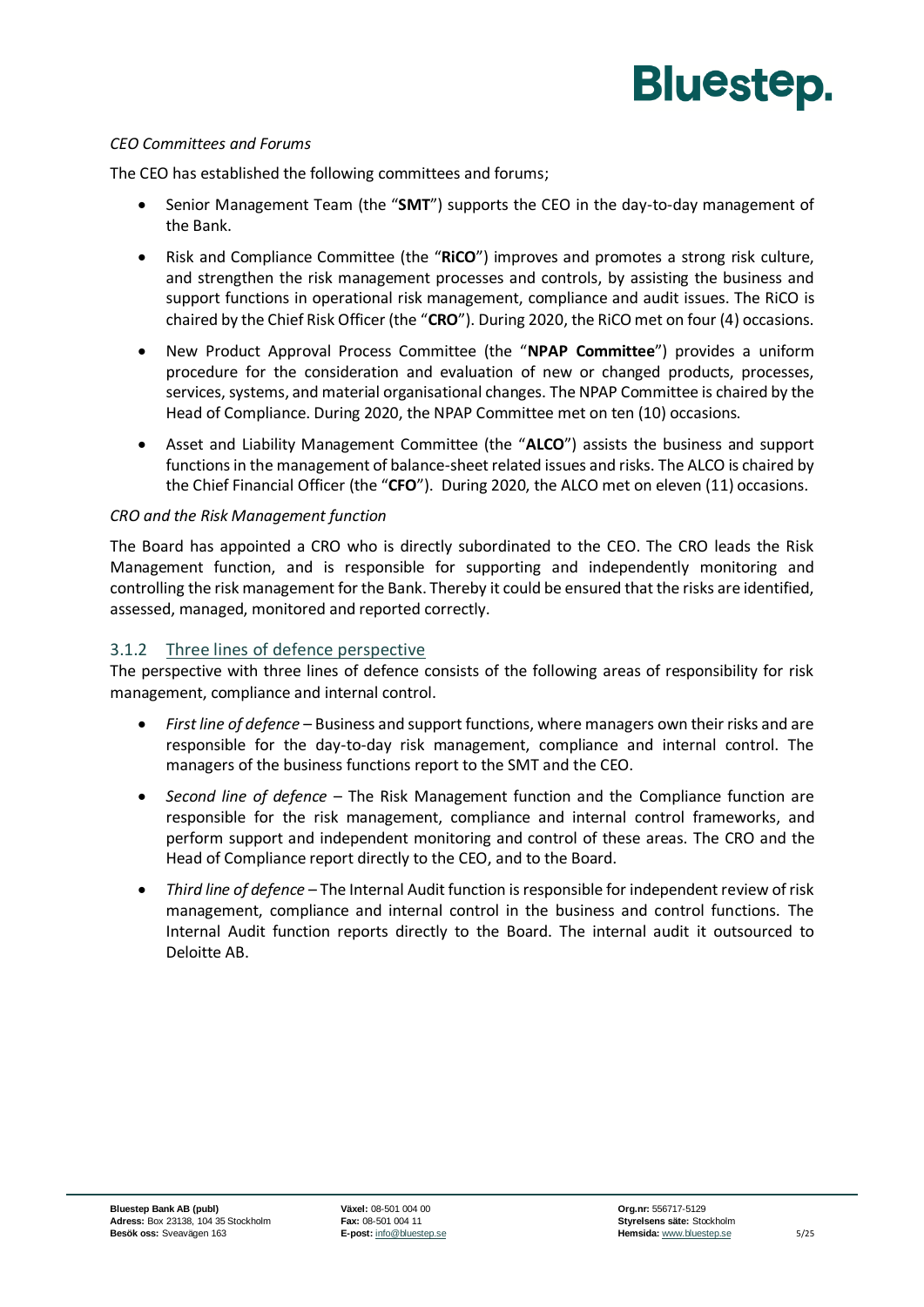#### Figure 3.2 Risk governance framework



#### <span id="page-7-0"></span>**3.2 Risk management framework**

The risk management framework covers principles, risk culture, risk management strategy, risk appetite and risk tolerance, risk profile, risk management process, risk control, approval process for new products, sensitivity analysis, stress tests and scenario analysis, internal capital and liquidity assessment process ("**ICLAAP**"), risk reporting, and risk-related policies and instructions.

The risk management framework is operationalised through the risk management strategy, via approved policies and/or instructions, performed in daily processes, procedures and routines, and followed-up and controlled by the risk owners in the first line of defence, the control functions in the second and third lines of defence, as well as of the CEO and the Board.

The following principles underpin the risk management within the Bank;

- Sound risk management with good ability to identify, assess, manage, monitor and report as well as control risks, individual and aggregated, which the Bank is, or might be, exposed to.
- Dependence within and between risks, including the contagion effect, and concentrations of risks should be taken into account.
- Effective and integrated risk management framework with the overall governance framework, and thus, in the organisational and decision structure, and the operating and supporting activities within the Bank.
- Risk management carried out on an on-going basis, which means that the Board, the CEO, the control functions, and employees and third parties, are responsible for performing their duties in accordance with applicable external and internal rules and in accordance with sound practice and standards.

The risk management process, covering to identify, assess, manage, monitor and report risks, provides taking and managing risks while providing opportunities to achieve set strategic, business and operating goals.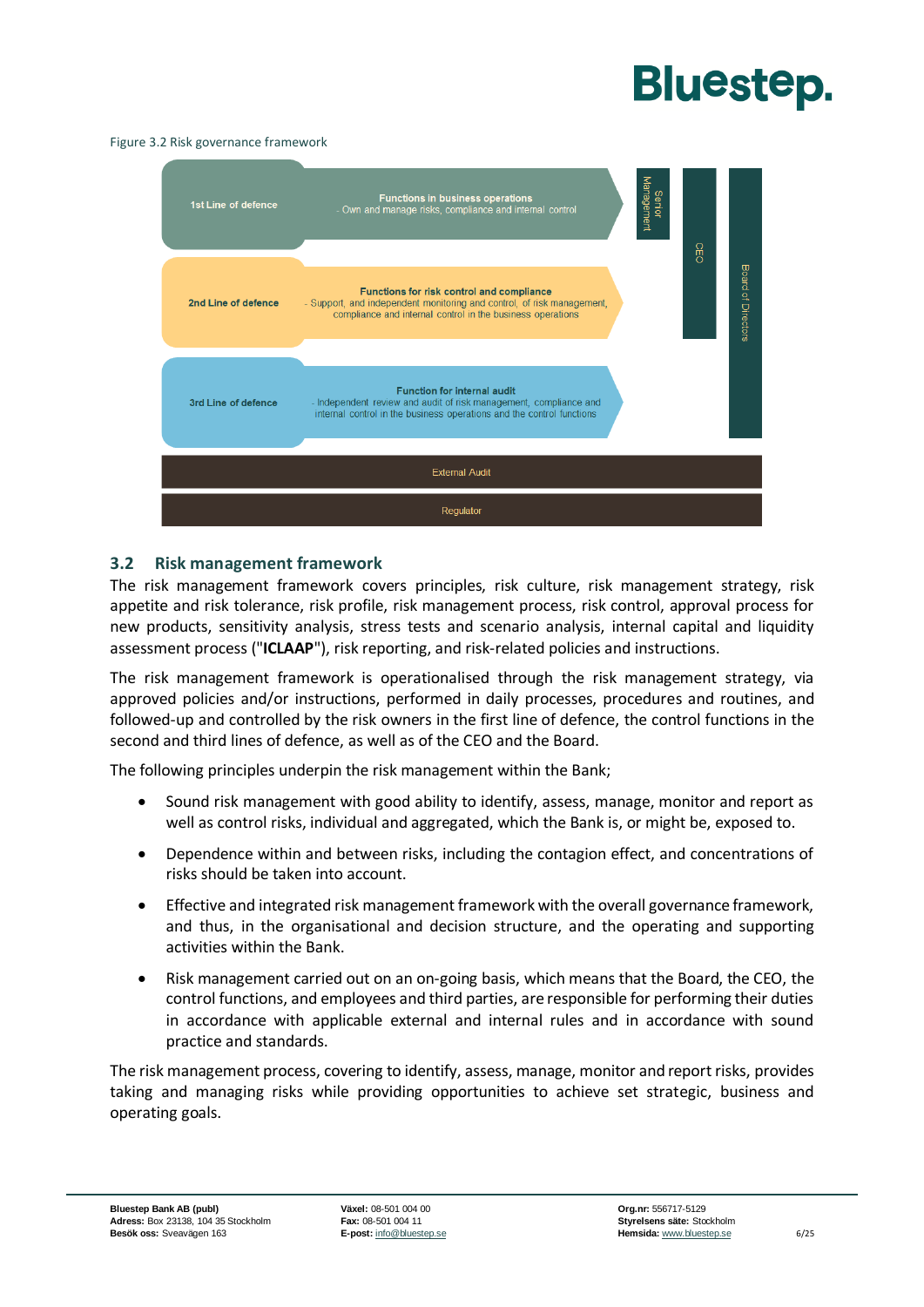

#### <span id="page-8-0"></span>**3.3 Identification, assessment and management of risks**

Identified risks are assessed based on the effect on the business operations as well as the risk, capital and liquidity situation. The assessment is based on forward-looking, actual and backward-looking analyses, and are assessed both on short-term, medium-term and long-term (which is the same time horizon as the strategic planning horizon).

The risks that might result in losses that affect earnings are prevented and addressed to minimise the likelihood of the risk being realised, reduce the vulnerability to these risks, and use of effective control procedures. For each identified risk, measure and mitigation plans are established with the aim of either accepting, reducing, eliminating or increasing the risk.

The Bank is exposed to a number of risks, such as strategic risk, business risk, credit risk, market risk, liquidity risk, reputational risk and operational risk. Identified risks are assessed qualitatively based on probability and impact, and some risks are thereto assessed quantitatively by calculating capital requirement.

The assessment and management for material risks are in general terms described below.

#### 3.3.1 Credit risk

Credit risk is the risk of economic loss, negative change in earnings or material change in risk profile due to failure of a counterparty to fulfil its obligations in accordance with agreed terms.

Given the nature of the business with lending to the public, credit risk is a material risk. Credit losses could arise partly due to defaults to inability or unwillingness of a customer or a counterparty to fulfil its obligation in relation to lending (probability of default), and partly due to recoveries from the defaulted assets being insufficient to cover the principal amounts, accrued interest and others costs (loss given default). In addition, credit risk can be reflected as losses via provisions resulting from a reduction in portfolio values arising from actual or perceived deterioration in credit quality.

Residential mortgages is provided in Sweden, Norway and Finland. To strengthen the strategic focus on mortgage lending, personal loans was stopped offering in mid-February 2020, and the portfolio was divested at the end of the year. The credit portfolio is well diversified and consists of a large number of customers, mainly in sectors with medium risk. The credit strategy is based on the borrowers' expected ability to repay their debts and their credit history, and the borrowers are divided into different risk grades.

Credit risk is primarily managed through credit instructions and established risk management strategy with explicit risk appetite and risk tolerance. Active credit risk management is also achieved through prudent customer selection in the credit operations, which ensure that a careful and well-balanced customer selection is made. The credit operations are responsible for the credit decision process and to ensure compliance with policies and instructions for credit risk management.

The risk classification system is a central part of the credit process, encompassing work and decisionmaking processes for granting and monitoring credit, and quantification of credit risk. The credit granting presupposes that the borrower can fulfil their commitment to the Bank on good grounds. A sound, long-term robust and risk-balanced lending presupposes that the credit transaction is set in relation to influencing external factors. This means that the Bank's and others' knowledge of expected local, regional and global change and development, of significance to the business and its risk, are taken into account. Systematic analysis of the individual credit exposures takes place through ongoing follow-up of individual commitments.

Active credit risk management is also achieved by the collection operations responsible for nonperforming loans, i.e. where customers have ceased to service their debt obligations and thereby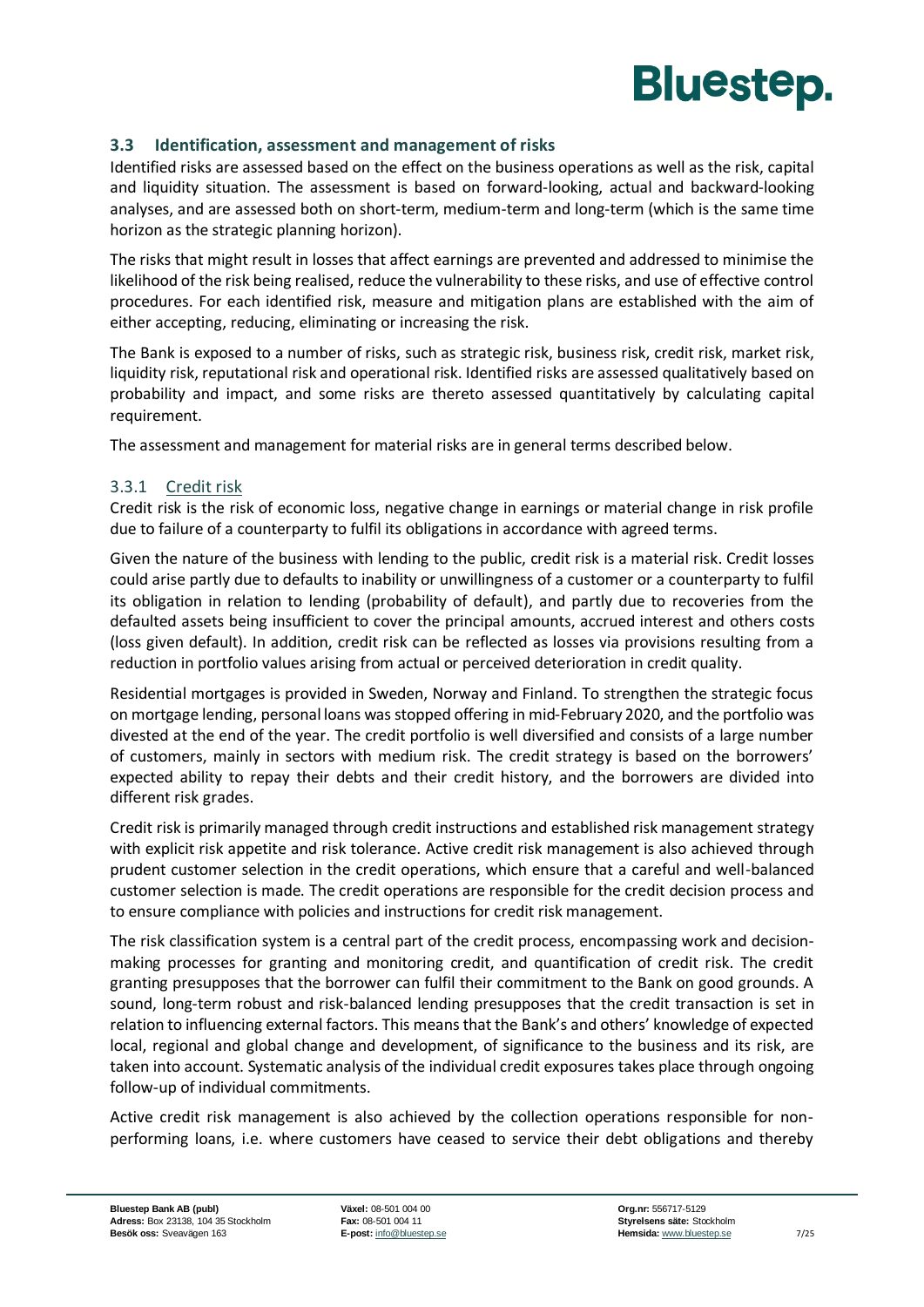

breached their contractual terms and attempt to implore customers to return to orderly payments or take other actions to mitigate the risk of loss.

In order to maintain a well-diversified credit portfolio, with a balanced risk profile and to have a good balance between risk and return, the Bank continuously strives to understand the borrowers and their individual conditions.

#### 3.3.2 Credit-related concentration risk

Credit-related concentration risk is the risk of economic loss, negative change in earnings or material change in risk profile due to individual counterparty exposures, or groups of counterparty exposures whose credit risk represents a material degree of co-variation.

Since the Bank operates only in Sweden, Norway and Finland, and the outstanding loan portfolio mainly consists of secured loans, a certain level of exposure to concentration risk is inherent in the business model. The concentration risk is one of the core focus areas in the borrowers' credit assessment, and the Risk Management function continuously monitors and independently assesses the concentration risk to ensure that the risk profile is in line with set risk strategy and managed appropriately.

For concentration risk, Pillar II capital requirements are calculated under three different categories; individual concentration, industry concentration and geographical concentration. The total capital requirement for concentration risk is the sum of the capital requirements for the three different categories of concentration risk. Based on this, sufficient capital is maintained for the assessed concentration risk.

#### 3.3.3 Credit valuation adjustment risk

Credit valuation adjustment ("**CVA**") risk is the risk of economic loss, negative change in earnings or material change in risk profile due to changes in counterparty credit spreads and market risk factors that drive market prices of derivative transactions and securities financing transactions.

Credit valuation adjustment risk results from that a counterparty in a transaction might fail before the final settlement of the transaction. More precisely, it means that an adjustment is made to the mid‐ market valuation of a portfolio of transactions with given counterparties to reflect the current market value of the credit risk of the counterparty, but excludes the current market value of the credit risk of the counterparty.

The Bank uses OTC derivatives for its hedging strategies, the credit valuation adjustment risk is very sensitive to mark-to-market valuations and the terms of the transaction.

Credit valuation adjustment exposures are continuously assessed and reported. As credit valuation adjustment risk is a consequence of the hedging activities, and the average term of these activities is below three years, no specific further risk mitigating actions are taken. The Bank does not have any rating triggers in its derivative contracts, i.e. the provision of collateral by the Bank under derivative agreements would not be affected by a change in the Bank's credit rating.

#### 3.3.4 Foreign exchange rate risk

Foreign exchange rate ("**FX**") risk is a sub-risk category to market risk, and is defined as the risk of economic loss, negative change in earnings or material change in risk profile due to currency fluctuations in foreign exchange rates and changes in the relative value of the involved currencies.

Given the Bank's operations in Norway and Finland, and some financing in other currencies, the Bank is exposed to market risk related to changes in foreign exchange rates. The Treasury function hedges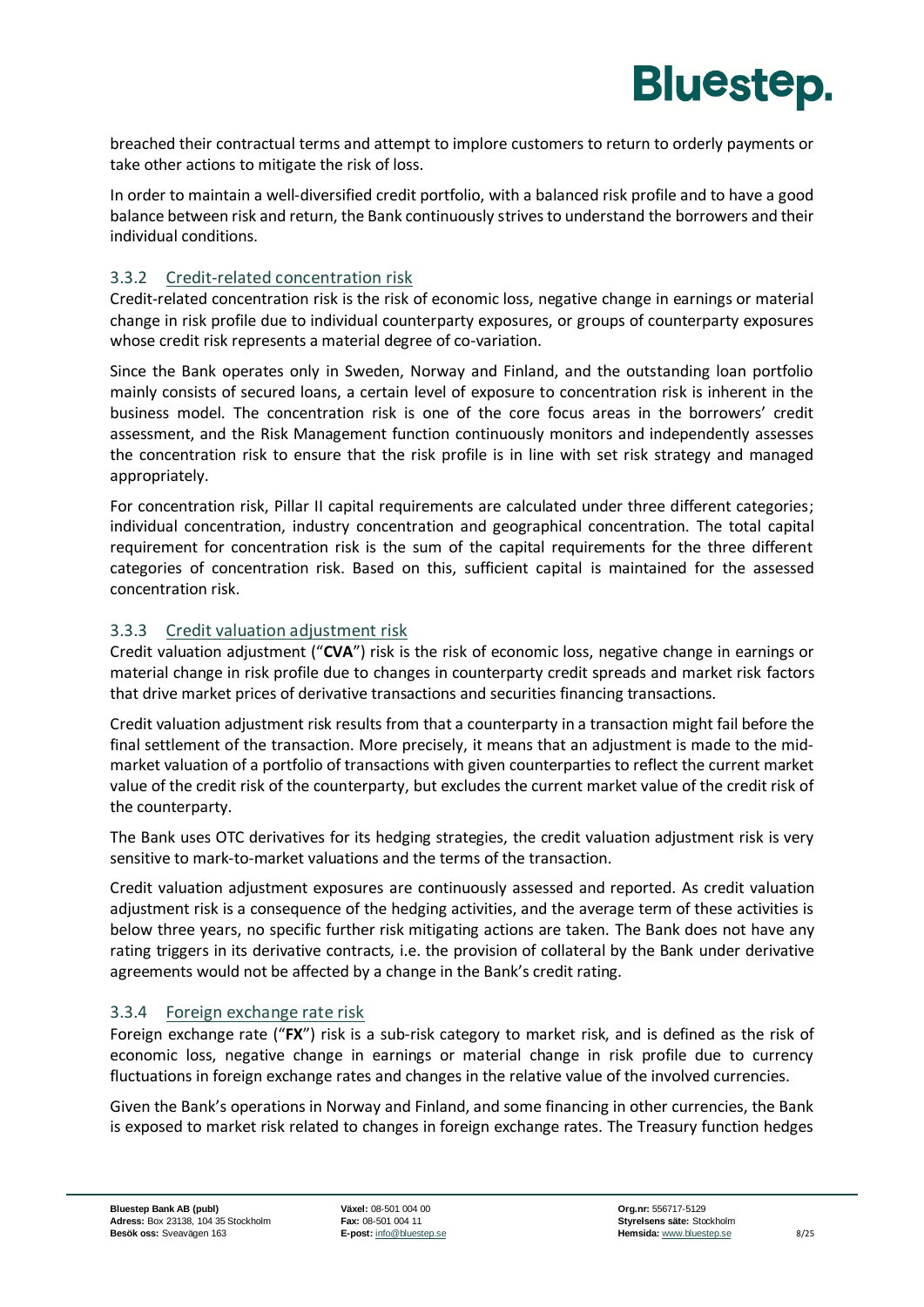the exchange rate risk by derivatives and currency-matching of liabilities and assets. There is a documented process for managing exposure to market risks and established policies and instructions.

#### 3.3.5 Interest rate risk in the banking book

Interest rate risk is the risk of economic loss, negative change in earnings or material change in risk profile due to changes in market interest rates affecting the exposures.

The interest rate risk derives from income and market value of a loan portfolio as a result of uncertain future interest rates. In particular, the Bank may suffer losses or reduced income as interest rates fluctuate over time, and both the asset and liability bases are a mixture of fixed and variable interestbearing items with different maturities and times for interest rate changes. The Bank is thus exposed to the risk of losses arising from negative movements in market interest rates and from the lending and deposits offered.

Interest rate risk is actively managed by matching fixed and floating interest rates, and durations of assets and liabilities, or, when not possible, by mitigating the risk with hedging instruments. By using numerous stress scenarios, the interest rate risk exposure is calculated under unfavourable conditions. If the exposures should exceed set limits, or is close to doing so, the Bank will enter into new hedging instruments to reduce the interest rate exposure to a level within set limits.

In accordance with the SFSA's methodology for assessing individual types of risks, exposures to interest rate risk arising as a consequence of interest rate fluctuations are part of the Pillar II capital requirements. Interest rate risks are primarily attributable to fixed rates to a larger extent being applied to lending, whereas financing is to a larger extent conducted at variable rates. Numerous stress scenarios are run, and the interest rate risk exposure under scenarios is calculated. The scenarios include contractual amortisations as well as assumed prepayments (based on historical patterns) in scenarios related to the net interest income. Non-maturity deposits are assumed to have a one-day tenor.

The tables below show the implications for own funds and earning given a positive/negative change in market rates of 200 bps.

| Table 3.1 Sensitivity analysis for market interest rate change and effect on own funds for the Financial Group |
|----------------------------------------------------------------------------------------------------------------|
|----------------------------------------------------------------------------------------------------------------|

|                          | <b>Change</b> | <b>Absolute risk</b><br>(M SEK) | Risk, % of own funds |
|--------------------------|---------------|---------------------------------|----------------------|
| Increased interest rates | $+200bp$      | $-1$                            | $-0.1%$              |
| Decreased interest rates | $-200bp$      | -4                              | $-0.2%$              |

The calculation assumes that market rates increase/decrease by 200 bps and states the instantaneous change in the economic value.

| Table 3.2 Sensitivity analysis for market interest rate change and effect on net interest income for the Financial Group |
|--------------------------------------------------------------------------------------------------------------------------|
|--------------------------------------------------------------------------------------------------------------------------|

|                          | <b>Change</b> | Absolute risk<br>(M SEK) | Risk, % of net interest<br>income |
|--------------------------|---------------|--------------------------|-----------------------------------|
| Increased interest rates | $+200bp$      | -8                       | $-1.0%$                           |
| Decreased interest rates | $-200bp$      | $-24$                    | $-2.9%$                           |

The calculation assumes that market rates increase/decrease by 200 bps and states the change in the net interest income over the next 12 months.

The Treasury function is responsible for monthly assessment, monitoring and reporting all aspects of interest rate risk to the Board and the CEO, as well as to the Risk Management function, which performs independent monitoring and reporting.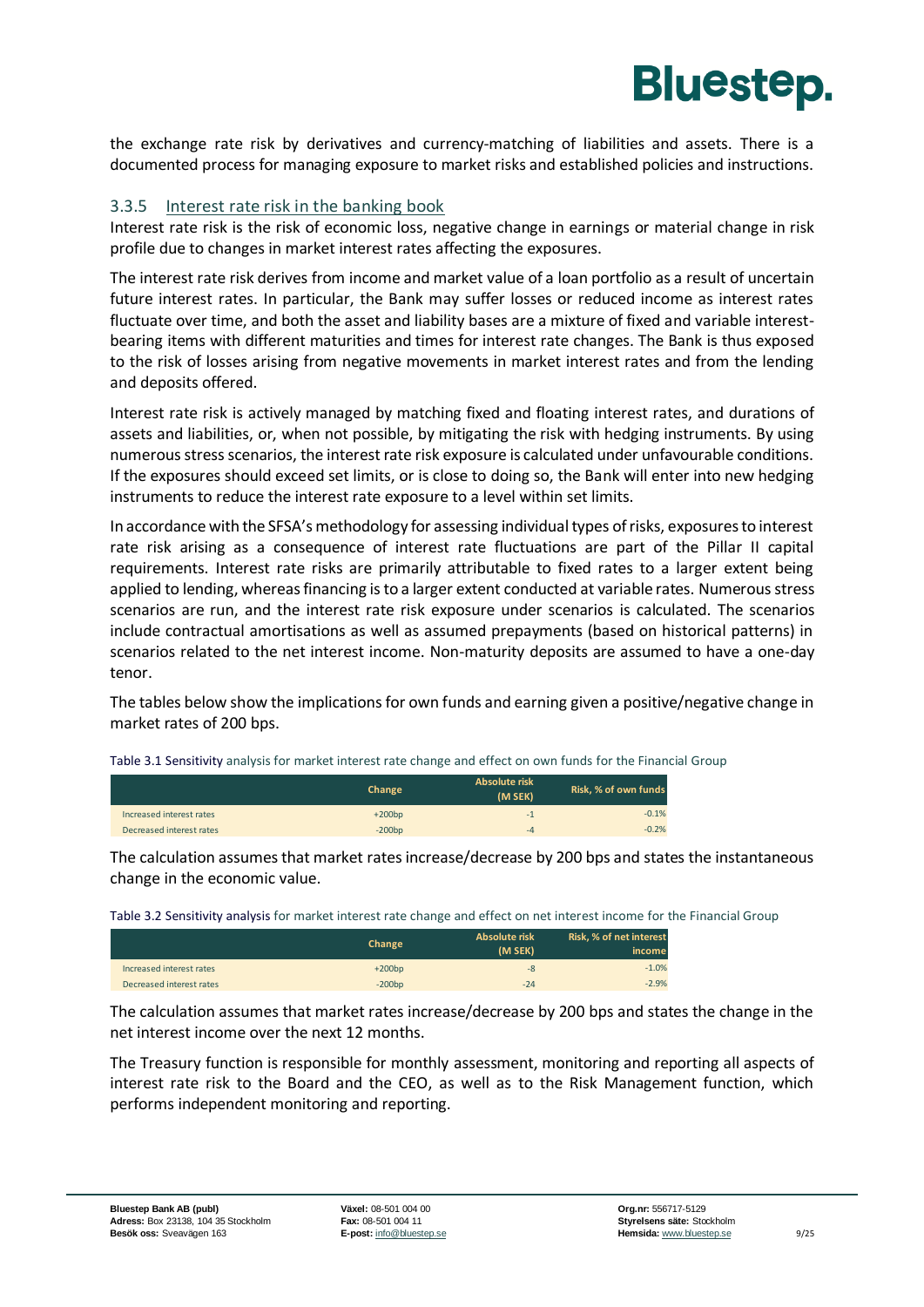

#### 3.3.6 Liquidity risk

Liquidity risk is the risk of economic loss, negative changesin earnings or material change in risk profile due to not being able to fulfil payment obligations on any given due date without the cost of obtaining the funds increasing considerably.

Enough excess liquidity is retained in a liquidity reserve to meet unforeseen cash outflows. The liquidity reserve is only composed of highly rated liquid securities (government bonds and covered bonds) and bank account balances according to the Liquidity and Financing Risk Management Policy. The Board has set the limit for the minimum liquidity reserve and liquidity buffer that shall be maintained at any time.

The Bank is mainly exposed to liquidity risk related to retail deposits and refinancing of issued securities (RMBS, senior unsecured bonds and covered bonds) and credit facilities. Diversification of funding reduces the liquidity risk. Ongoing interest payments and repayments related to RMBS financing are well matched with corresponding flows attributable to the underlying mortgage assets, which also reduces the liquidity risk. As the Bank diversifies its funding sources, deposit product features and pricing are designed to maximize the cost/risk efficiency. The retail deposits from the public in Sweden and Norway are covered by the respective country's deposit guarantee scheme, which further reduces liquidity risk. The Bank offers different deposit products depending on the needs of the Bank and market prices, incorporating this risk into its decision making.

The Treasury function manages the operational handling of liquidity risks, and reports to the Chairman of the Board, CEO, the CFO and the Risk Management function on a daily basis, and to the Board in case of limits being breached. The CEO also submits monthly reports on liquidity management and liquidity risk to the Board.

#### 3.3.7 Operational risk

Operational risk is the risk of economic loss, negative change in earnings or material change in risk profile due to inadequate or failed internal processes, people and systems or from external events, and includes legal risk.

There are a range of measures and tools in place for identifying, assessing, managing, monitoring, controlling, documenting, and reporting operational risks. This have been developed into a solid set of policies, instructions, processes, routines and procedures to ensure that, for example, the staff has the proper competence, training and work experience to maintain the operational risks in the business at an acceptable level, and that processes and IT systems work as they should.

The business functions perform self-risk assessments of their operations twice a year, in order to identify risks that could otherwise have been overlooked. Identified operational risks are assessed based on their likelihood of occurrence and impact of such an event. Material risks are mitigated by ensuring sound processes, routines and/or controls, which also increases the knowledge and awareness of the staff and contributes to spreading a consensus of operational risks.

The Bank also regularly performs follow-ups and controls of outsourced operations to third-party suppliers in order to maintain steering and continuity of the operations.

Through the incident reporting tool, the staff can report incidents to concerned business and support functions for further analysis and follow-up. The Risk Management function continuously monitors reported incidents, and follows up with concerned staff and those responsible in the operations to ensure that proper actions are taken and to prevent the incidents from reoccurring. The Risk Management function reports incidents to the RiCO, the CEO and the Board.

IT related risks are mitigated in particular through the development of reliable IT systems with built-in controls, reconciliations, backup procedures, and business continuity through contingency plans,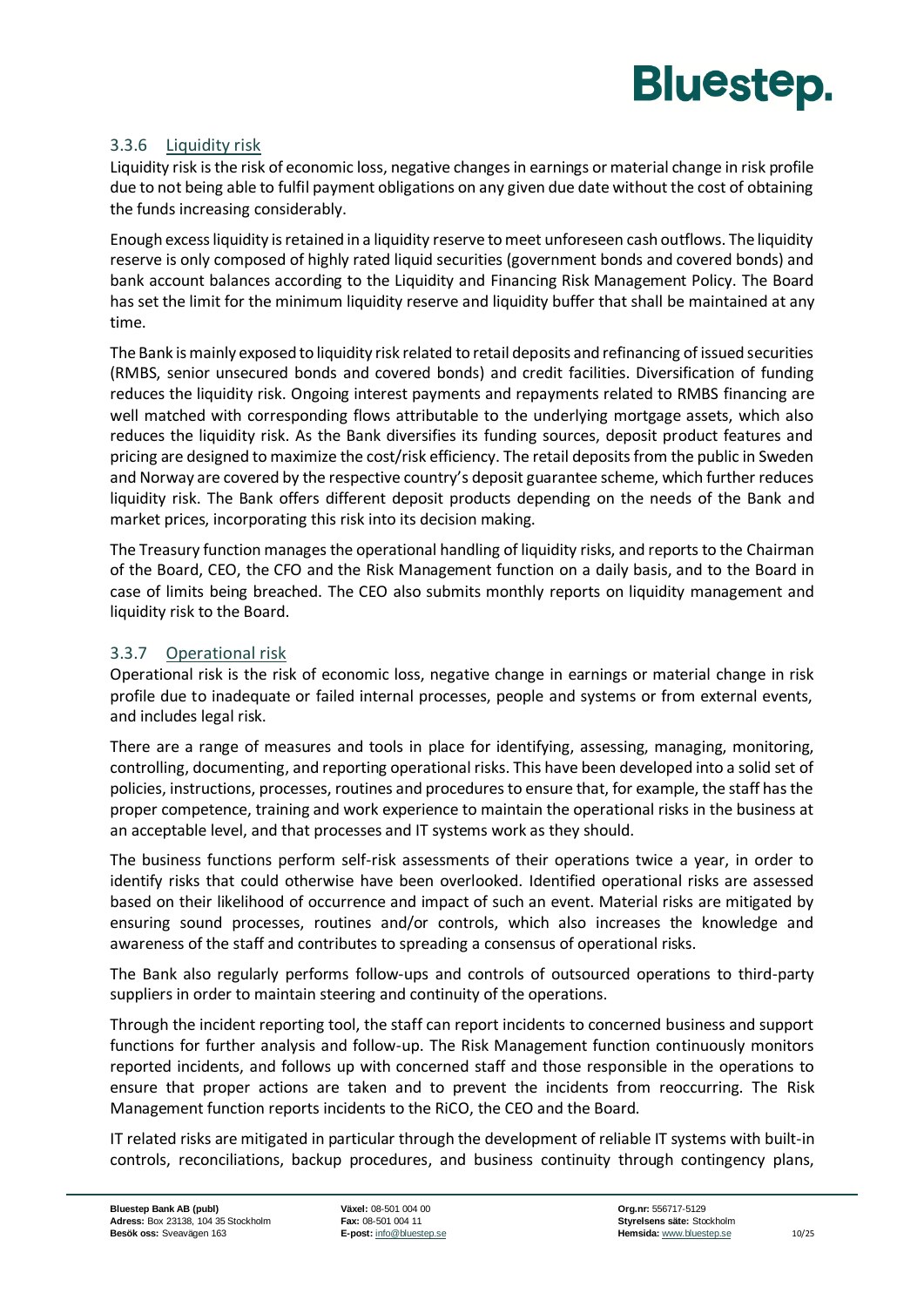

continuity plans, and disaster recovery plans in the event of a material disruption. Continuous tests of continuity management plans are carried out to protect information. To strengthen this work, a continuous review of processes and working methods is performed, to improve and supplement the Bank's information security.

NPAP is an established process for analysing and evaluating risks as a basis for approving new or changed products, services, systems, and materials organisational changes.

Furthermore, proactive work is performed to prevent, and strengthen the ability to manage, serious events that may affect the conduct of business operations or IT systems. Business continuity plans exist that describe how the Bank will operate in the event of serious disruptions, and the plans are tested annually to ensure that they are well adapted to the operations and system environments.

The day-to-day management of the mortgage loan and the administration of deposit accounts for Sweden is outsourced to the Bank's subsidiary BSAB. The management of the mortgage portfolio and the administration of deposit accounts for Norway is provided in-house by the Norwegian loan administration department. The management of the loan portfolio for Finland was handled by the Finnish branch.

#### 3.3.8 Other risks

In addition to the risks mentioned above, risk assessments are also performed for other risks to which the Bank is, or might be, exposed to, such as strategic risk, business risk, other market risks (settlement risk and credit spread risk), financing risk, credit risk in the liquidity reserve, matching risk, regulatory risk, reputational risk, and environmental, social and governance-related risks.

For these other risks, material risks are assessed quantitatively as part of the ICLAAP, and are included in the assessment of the Pillar II capital requirement to allocate capital to ensure continued financial stability.

#### <span id="page-12-0"></span>**3.4 Monitoring and control of risk**

Identified risks are continuously monitored to ensure that the management and controls of risks are effective and efficient, and that the risks and the risk profile is within set risk appetite, risk tolerance and risk limits.

Risk control ensures sound risk management, and thus sound overall governance, as well as appropriate and effective regulatory compliance and assurance of achievement of objectives.

Risk owners are responsible for monitoring and controlling risks within their respective areas of responsibility. Control functions are responsible for carrying out independent monitoring and control of risks within their respective functional responsibilities.

#### <span id="page-12-1"></span>**3.5 Risk reporting**

There are reporting procedures and routines, and IT systems, in place to ensure that the risk information is up-to-date, complete and relevant, and that external and internal reporting is reported on time.

The main internal independent risk reporting from the Risk Management function are the Risk Report to the Board, the CEO and the SMT, the Operational Risk Report and the Operational Risk Management Framework Report to the RiCO, the Credit Risk Report and the Performance Pack to the respectively Credit Committee, the House Price Index Report to the Board and the CEO, and the ICLAAP Report to the Board, the CEO, the SMT, and other relevant stakeholders.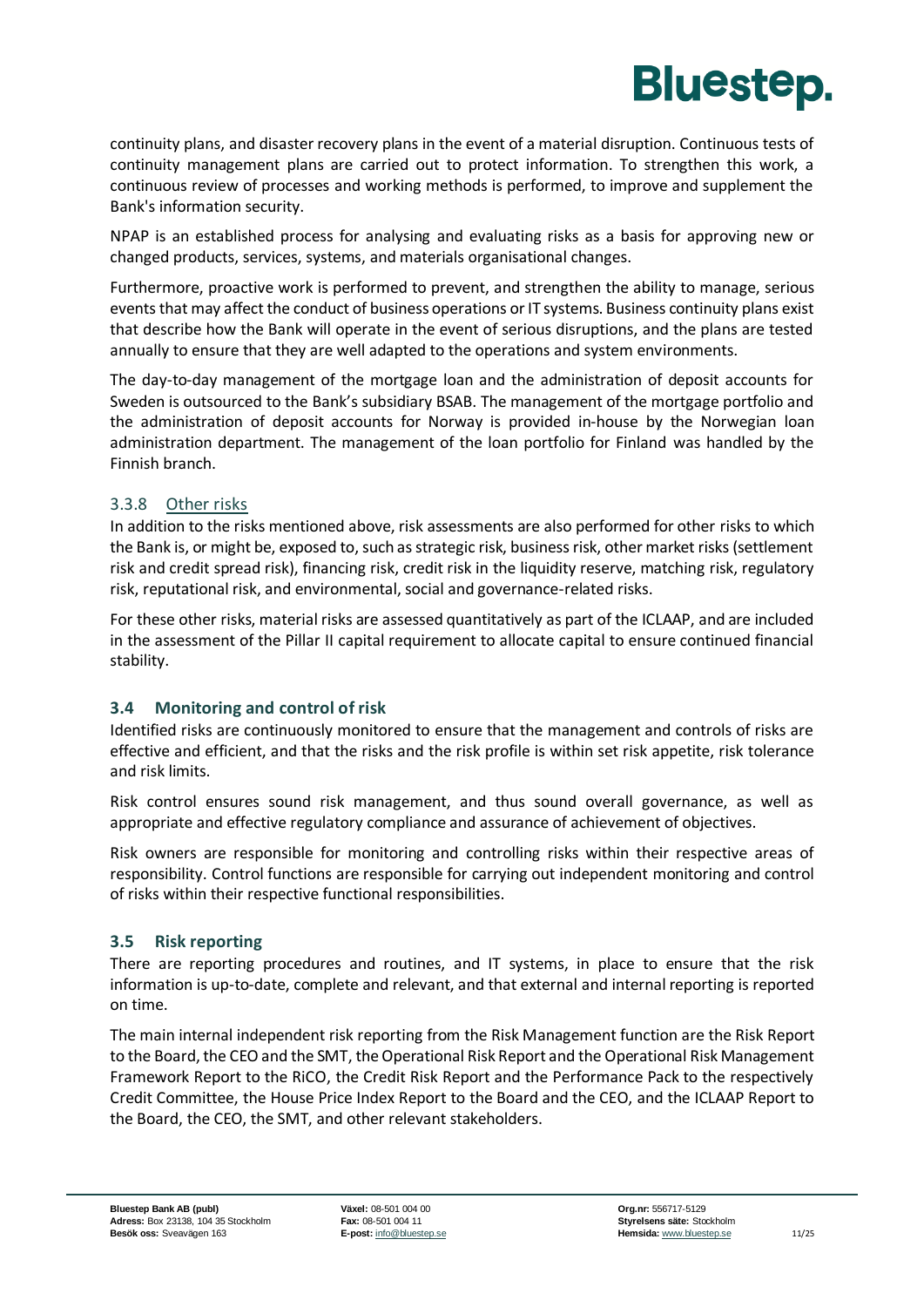

The main external risk reporting from the Risk Management function are the COREP, the Leverage Ratio, the Large Exposures, the Data on Internal Assessment of Capital Needs, the Interest Rate Risk report to the SFSA, the risk notes in the Annual and Interim reports to the market, and the Pillar III report to the market.

#### <span id="page-13-0"></span>**3.6 Relevant risk-related policies, instructions and other documents**

This section highlights the relevant risk-related policies, instructions, and other documents, that govern risk management of the risks that the Bank is, or could be, exposed to.

Policies are reviewed, at least, yearly and are prepared by the ARCCO before approval by the Board. Instructions are reviewed, at least, yearly and are approved by the CEO.

- Governance and Control Policy
	- $\circ$  The policy sets the framework for sound internal control, including strategies, processes, routines, internal rules, limits, controls, and reporting routines.
- Remuneration Policy
	- $\circ$  The policy sets the framework for sound remuneration structures, which includes the right behaviour and balanced risk taking in line with shareholders' expectations, and to ensure that remuneration to individual employees does not counteract with the long-term interest.
- Audit, Risk and Compliance Committee Policy
	- $\circ$  The policy is approved by the Board, and sets the purpose, tasks and mandates of the ARCCO.
- Risk and Compliance Committee Instruction
	- o The instruction sets the purpose and mandates of the RiCO.
- Asset and Liability Management Committee Instruction
	- o The instruction sets the purpose and mandates of the ALCO.
- New Product Approval Process Instruction
	- $\circ$  The instruction sets the purpose and mandated for the NPAP Committee, and the principles for approval of new or changed products, processes, services, systems, and material organisational changes .
- Risk Management Policy and Instruction
	- $\circ$  The policy sets the overall risk management framework, including identifying, assessing, managing, monitoring, reporting, and controlling risks. The policy also set the CRO's and the Risk Management function's responsibilities and tasks.
- Operational Risk Policy and Instruction
	- $\circ$  The policy sets the operational risk management framework and the incident management framework.
- Credit Risk Management Policy
	- $\circ$  The policy sets the credit risk management framework. Further internal requirements regarding credit risk management are set in the respective Credit Instruction,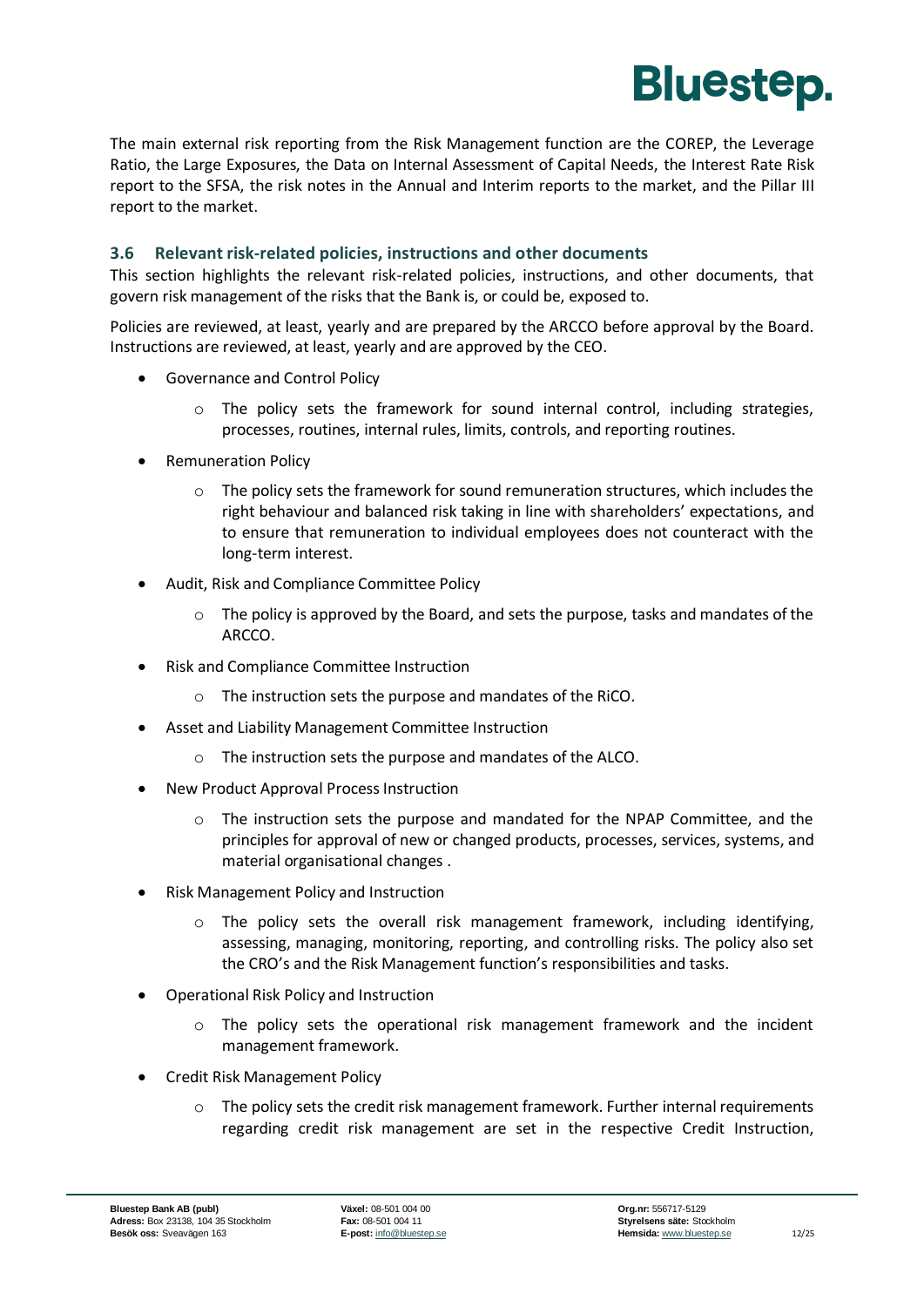

Impairment Policy, Valuation and Revaluation Policy, and the respective Collection Policy.

- Liquidity and Financing Risk Management Policy
	- The policy sets the liquidity and financing risk management framework.
- Foreign Exchange Rate Risk Management Policy
	- o The policy sets the foreign exchange rate risk management framework.
- Interest Rate Risk Management Policy
	- o The policy sets the interest rate risk management framework.
- Capital Management Policy
	- o The policy sets the capital management framework, with the purpose to ensure awareness and understanding of the capital management, and that capital management is performed in an appropriate and efficient manner.
- ICLAAP Policy
	- o The policy sets frames for the ICLAAP.

Other risk-related documents of importance are the following;

- Risk Management Strategy document
	- The risk management strategy is approved by the Board, and sets the framework to the extent that the Bank is willing to take risks and ensures that an appropriate balance is maintained between goal achievement and risk exposures with the aim of ensuring that the Bank should be a strong creditor to the customers, strong partner to other parties, as well as strong partner to the owners. The risk management strategy sets risk appetite, risk tolerance and risk limits covering material risks for risk-taking for carrying out the business and in achieving goals in accordance with the strategic, business and operational plans.
- Business Continuity Plans
	- o The business continuity plans ("**BCPs**") is approved by the Board, and sets how the business would continue to operate in the event of a material short- or long-term loss or limitation on resources required to operate the business until it is in a position to return to business as usual. BCPs are approved for the Bank, the branches, and BSAB. The BCPs are supplemented with disaster recovery plans ("**DRPs**") for all defined material processes within the business approved by the CEO.
- Recovery Plan
	- $\circ$  The recovery plan is approved by the Board, and sets measures which could be taken for the restoration of the risk and capital position, and viability following significant deterioration.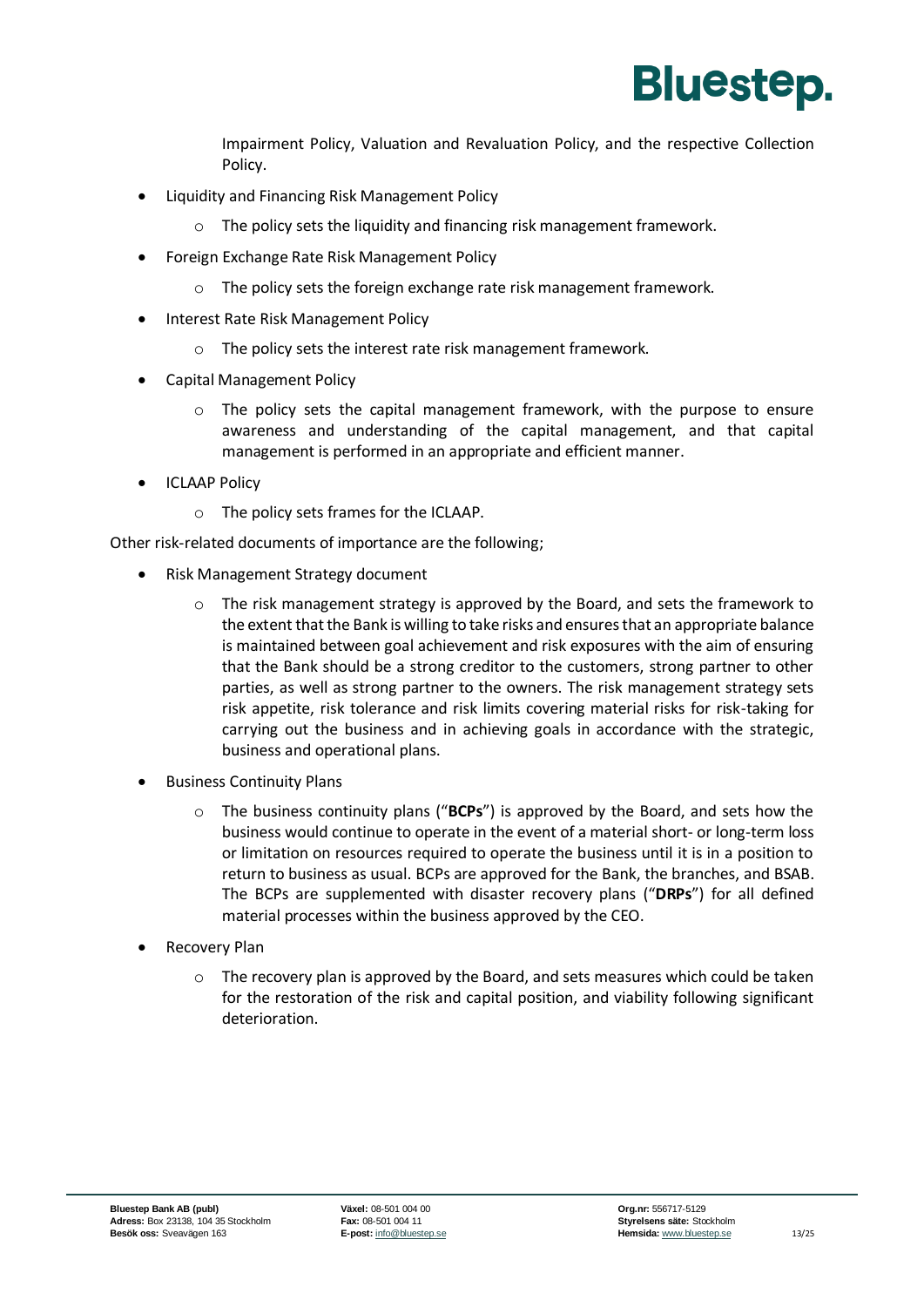

#### <span id="page-15-0"></span>**4 Capital adequacy position**

This section addresses the capital requirement and the capital adequacy situation of the Financial Group, as well as information on the main approaches, requirements and conclusions reported to the SFSA as part of the quarterly COREP reporting, and the performed ICLAAP.

#### <span id="page-15-1"></span>**4.1 Capital requirements**

Risk-based and leverage ratio capital requirements are calculated.

#### 4.1.1 Capital requirements in general

The risk-based capital requirements are calculated for the Bank and for the Financial Group in accordance with the Swedish Acts, the SFSA Regulations, and the CRR. The risk-based capital requirements consist of the Pillar I minimum capital requirement, the Pillar II capital requirement, and the combined buffer requirement.

- Pillar I minimum capital requirement
	- $\circ$  The Pillar I capital requirement for credit risk, credit valuation adjustment risk, and market risk (foreign exchange rate risk), is calculated by using the standardised method.
	- $\circ$  The Pillar I capital requirement for operational risk is from May 2020 calculated by using the alternative standardised approach. For previous years, the standard method was used. When calculation the Pillar I capital requirement for operational risk, all business activities are categorised to the business line "Retail banking".
- Pillar II capital requirement
	- o The Pillar II capital requirement is assessed even for risks not covered by the Pillar I capital requirement, with regard to the risk profile, capital, liquidity, and other actions to manage the risks within set risk appetite, risk tolerance and risk limits.
	- The Pillar II capital requirement is thus assessed in quantitative terms as well as qualitative terms for material risks, and is forward-looking and follow the strategic planning horizon of three years.
- Combined buffer requirement
	- $\circ$  In addition to the Pillar I and Pillar II capital requirements, extra capital buffers are held to absorb losses in periods of financial stress, and shall be met with CET1 capital. If the buffer requirement is not fulfilled restrictions apply on payment of dividends and bonuses.
- The leverage ratio capital requirement is calculated for the Bank and for the Financial Group in accordance with the CRR.

The Table 4.1 below shows an overview of methods used for calculating risk-based and leverage ratio capital requirements.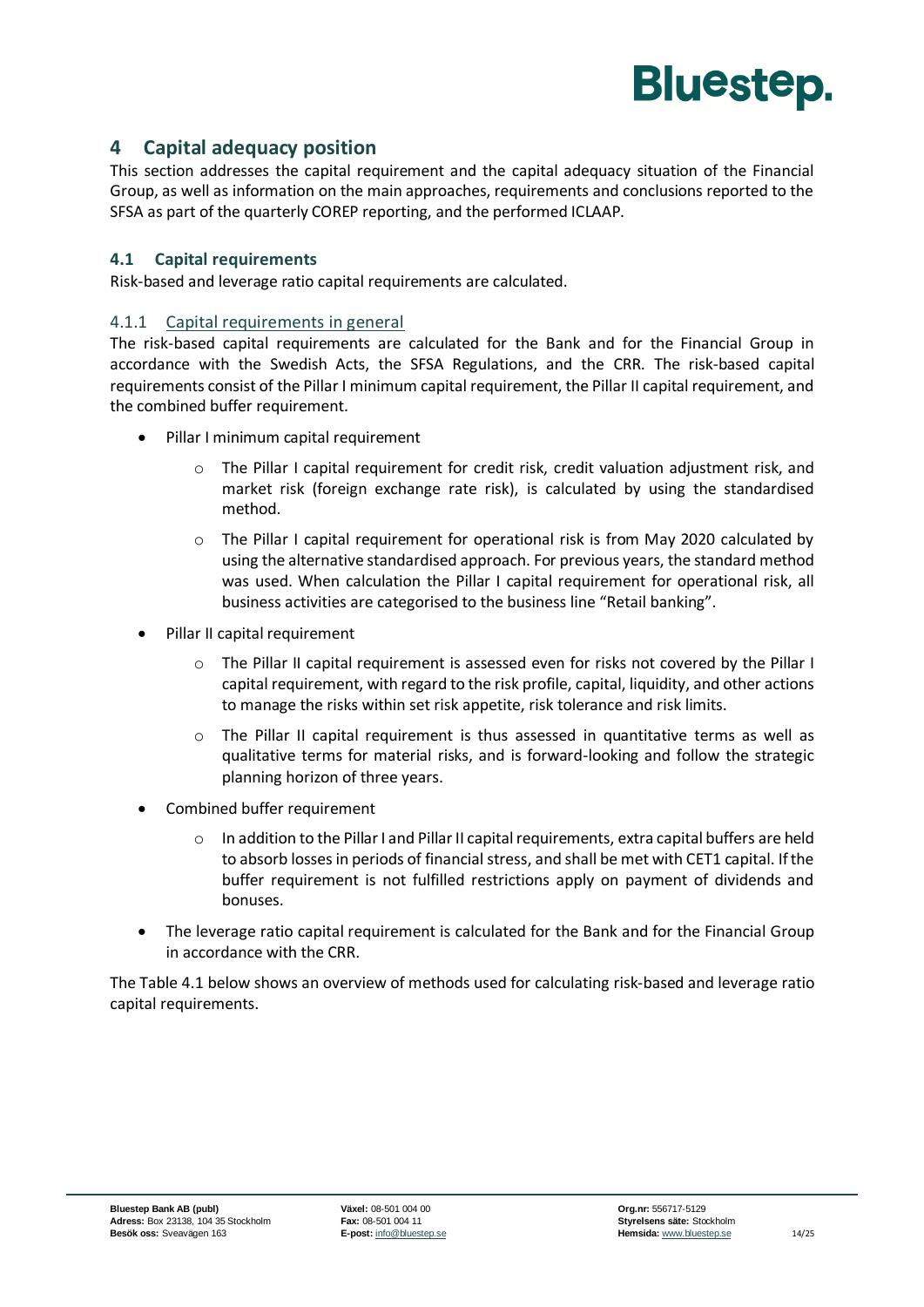Table 4.1 Methods for calculating capital requirements

| <b>Risk-based capital requirements</b> | <b>Method</b>                     |  |  |  |
|----------------------------------------|-----------------------------------|--|--|--|
| <b>Pillar I Capital Requirement</b>    |                                   |  |  |  |
| Minimum Capital Requirement            |                                   |  |  |  |
| Credit risk<br>$\circ$                 | Standardised Approach             |  |  |  |
| CVA risk<br>$\circ$                    | Standardised Approach             |  |  |  |
| Market risk<br>$\Omega$                | <b>Standardised Approach</b>      |  |  |  |
| Operational risk<br>$\circ$            | Alternative Standardised Approach |  |  |  |
| <b>Pillar II Capital Requirement</b>   |                                   |  |  |  |
| Specific Own Funds Requirement         | $\qquad \qquad \blacksquare$      |  |  |  |
| Concentration risk<br>$\Omega$         | <b>SFSA Method</b>                |  |  |  |
| Interest Rate risk<br>$\circ$          | <b>SFSA Method</b>                |  |  |  |
| Credit risk<br>$\Omega$                | Internal Method                   |  |  |  |
| Market (FX) risk<br>$\Omega$           | Internal Method                   |  |  |  |
| Liquidity risk<br>$\circ$              | Internal Method                   |  |  |  |
| Operational risk<br>$\circ$            | Internal Method                   |  |  |  |
| <b>Business risk</b><br>$\Omega$       | Internal Method                   |  |  |  |
| Strategic risk<br>$\circ$              | Internal Method                   |  |  |  |
| <b>Combined Buffer Requirement</b>     |                                   |  |  |  |
| Counter-Cyclical Capital Buffer        |                                   |  |  |  |
| Capital Conservation buffer            |                                   |  |  |  |
| Capital Planning Buffer                | $\overline{\phantom{a}}$          |  |  |  |

The countercyclical capital buffer was reduced in March 2020 from 2.5% to 0% by the SFSA, and from 2.5% to 1% by the Norwegian Financial Supervisory Authority (the "**NFSA**"). The Finnish Financial Supervisory Authority (the "**FFSA**") decided to keep the level at 0%.

#### 4.1.2 Risk-based capital requirements

The risk-based capital requirement is calculated based on the risk weighted assets ("**RWAs**"). The [Table](#page-16-0)  [4.2](#page-16-0) shows the RWAs and the risk-based capital requirements for the Financial Group.

The Bank does not apply credit risk mitigation techniques.

<span id="page-16-0"></span>Table 4.2 Risk weighted assets

| <b>Risk Weighted Assets (M SEK)</b>                                                                             | 31-Dec-20 | 31-Dec-19 |
|-----------------------------------------------------------------------------------------------------------------|-----------|-----------|
| <b>TOTAL RISK WEIGHTED ASSETS</b>                                                                               | 8,223     | 8,252     |
| RISK WEIGHTED EXPOSURE AMOUNTS FOR CREDIT, COUNTERPARTY CREDIT AND DILUTION<br><b>RISKS AND FREE DELIVERIES</b> | 7,087     | 6,889     |
| Institutions                                                                                                    | 444       | 403       |
| Corporates                                                                                                      |           |           |
| Retail                                                                                                          | 558       | 770       |
| Secured by mortgages on immovable property                                                                      | 5,638     | 5,261     |
| Exposures in default                                                                                            | 324       | 307       |
| Covered bonds                                                                                                   | 29        | 53        |
| Claims on institutions and corporates with a short-term credit assessment                                       |           |           |
| Equity                                                                                                          | 11        |           |
| Other items                                                                                                     | 84        | 95        |
| TOTAL RISK EXPOSURE AMOUNT FOR POSITION, FOREIGN EXCHANGE AND COMMODITIES RISKS                                 | 310       | 260       |
| Foreign Exchange                                                                                                | 310       | 260       |
| TOTAL RISK EXPOSURE AMOUNT FOR OPERATIONAL RISK                                                                 | 775       | 1,036     |
| TOTAL RISK EXPOSURE AMOUNT FOR CREDIT VALUATION ADJUSTMENT                                                      | 52        | 67        |

Note: Exposures to equity consists of minority interest due to strategic investments.

The total capital requirements for the Financial Group are shown i[n Table 4.3.](#page-17-1)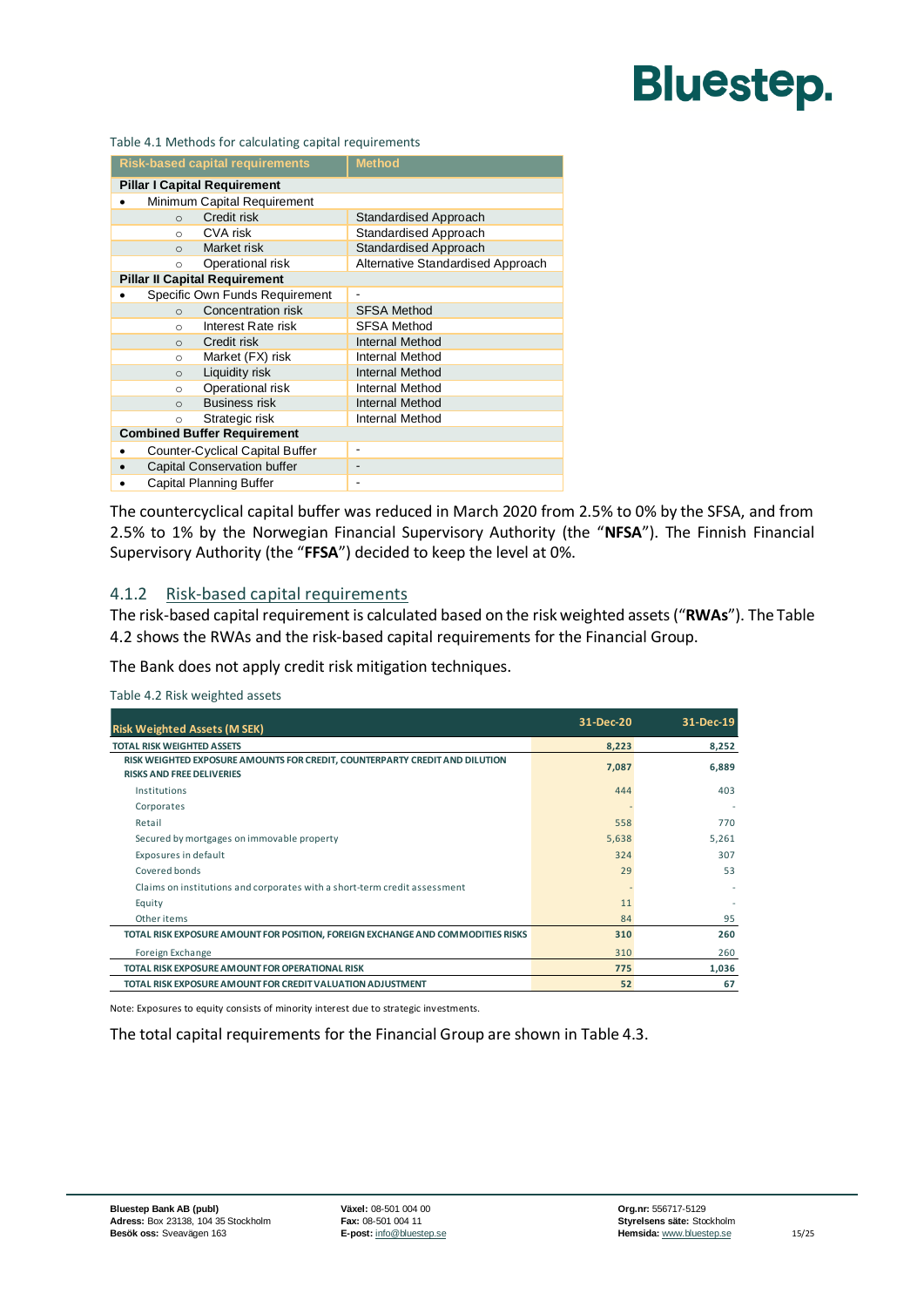

#### <span id="page-17-1"></span>Table 4.3 Total capital requirements

| Total capital requirements (M SEK)                        | 31-Dec-20      | 31-Dec-19 |
|-----------------------------------------------------------|----------------|-----------|
| Pillar I capital requirement                              | 658            | 660       |
| Pillar II capital requirement                             | 80             | 93        |
| of which concentration risk                               | 73             | 73        |
| of which interest rate risk arising from non-trading book | $\overline{7}$ | 21        |
| <b>Combined capital buffer</b>                            | 237            | 413       |
| of which capital concervation buffer                      | 206            | 206       |
| of which countercyclical capital buffer                   | 31             | 206       |
| Sum capital requirements                                  | 975            | 1,166     |
| <b>Totalt capital requirements (% RWA)</b>                |                | 31-Dec-19 |
| Pillar I capital requirement                              | 8.0%           | 8.0%      |
| Pillar II capital requirement                             | 1.0%           | 1.1%      |
| <b>Combined capital buffer</b>                            | 2.9%           | 5.0%      |
| Sum capital requirements                                  | 11.9%          | 14.1%     |

#### 4.1.3 Leverage ratio

The leverage ratio is a non-risk-based measure to limit build-up of leverage on the balance sheet. The leverage ratio is calculated as the Tier 1 capital divided by leverage ratio exposure amount, comprising of on- and off-balance sheet exposures with adjustments for certain items, such as derivatives.

The leverage ratio requirement is 3% of Tier 1 capital.

[Table 4.4](#page-17-2) shows information about the leverage ratio for the Financial Group.

<span id="page-17-2"></span>Table 4.4 Leverage ratio calculation

| Leverage ratio calculation (M SEK) | 31-Dec-20 | 31-Dec-19 |
|------------------------------------|-----------|-----------|
| Total Leverage Ratio exposure      | 20,375    | 19,269    |
| Tier 1 Capital                     | 1.617     | 1,475     |
| <b>Leverage Ratio</b>              | 7.9%      | 7.7%      |
| Leverage Ratio Requirement (SEK)   | 611       | 578       |
| Leverage Ratio Requirement (%)     | 3.0%      | 3.0%      |

The leverage ratio is managed as part of the risk management framework, and is integrated in the risk management strategy with set internal risk tolerance limits. The risk of excessive leverage is continuously analysed, monitored and reported by the Risk Management function to the Board and the CEO.

The leverage ratio increases during the reference period is mainly driven by an increase in Tier 1 capital due to retained earnings and reduced regulatory adjustments (intangible assets).

#### <span id="page-17-0"></span>**4.2 Own funds and capital adequacy**

The own funds shall cover the Pillar I minimum capital requirement, the Pillar II capital requirement, and the combined capital buffer requirement. The elements of the own funds shall be classified in accordance with the Supervision Act, the SFSA's FFFS 2014:12, and the CRR.

Own funds and its composition as of  $31<sup>st</sup>$  of December 2020 and  $31<sup>st</sup>$  of December 2019 are shown in [Table 4.5.](#page-18-2)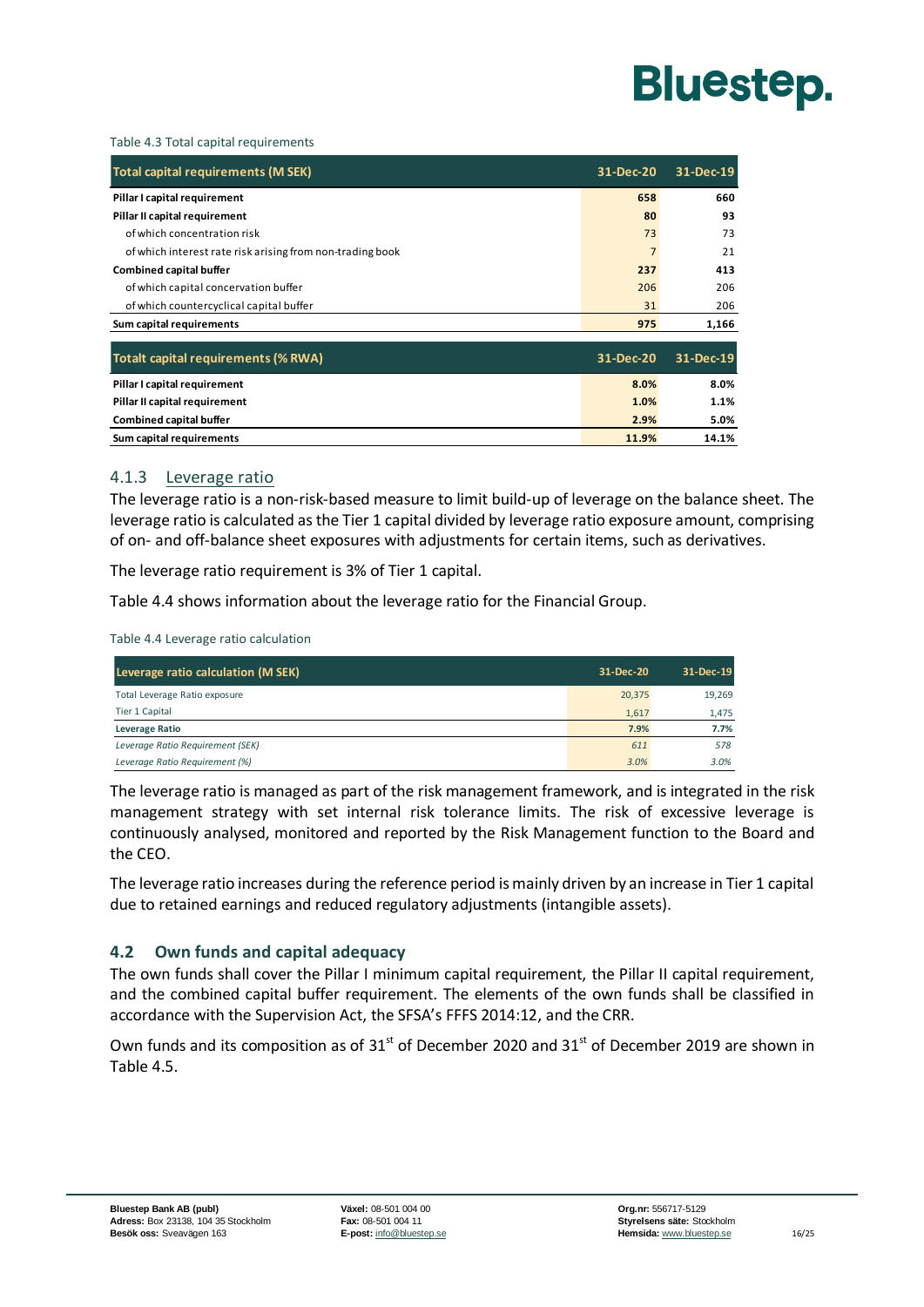

#### <span id="page-18-2"></span>Table 4.5 Own funds

| Own Funds (M SEK)                                                                | 31-Dec-20 | 31-Dec-19 |
|----------------------------------------------------------------------------------|-----------|-----------|
| Common Equity Tier 1 (CET1) capital: instruments and reserves                    | 4,689     | 4,832     |
| Capital instruments and the related share premium accounts                       | 4.477     | 4.477     |
| of which: instrument type 1                                                      | 4,477     | 4,477     |
| Retained earnings                                                                | 350       | 140       |
| Accumulated other comprehensive income (and other reserves)                      | $-17$     | 4         |
| Independently reviewed interim profits net of any foreseeable charge or dividend | $-121$    | 210       |
| CET1 capital regulatory adjustments                                              | $-3,072$  | $-3,357$  |
| Additional value adjustments (negative amount)                                   | $-1$      |           |
| Intangible assets (net of related tax liability) (negative amount)               | $-3,071$  | $-3,357$  |
| <b>CET1</b> capital                                                              | 1,617     | 1,475     |
| Tier 1 capital (T1= $CET1 + AT1$ )                                               | 1,617     | 1,475     |
| Total capital $(TC = T1 + T2)$                                                   | 1,617     | 1,475     |
| Total risk weighted assets                                                       | 8,223     | 8,252     |
| Capital ratios and buffers                                                       |           |           |
| CET1 (as a % of total risk exposure amount)                                      | 19.7%     | 17.9%     |
| T1 (as a % of total risk exposure amount)                                        | 19.7%     | 17.9%     |
| TC (as a % of total risk exposure amount)                                        | 19.7%     | 17.9%     |
| Institution specific buffer requirement                                          | 2.9%      | 5.0%      |
| of which capital conservation buffer requirement                                 | 2.5%      | 2.5%      |
| of which countercyclical buffer requirement                                      | 0.4%      | 2.5%      |
| CET1 available to meet buffers (as a % of risk exposure amount)                  | 11.7%     | 9.9%      |

#### <span id="page-18-0"></span>**5 Liquidity position**

This section addresses the liquidity situation of the Financial Group.

#### <span id="page-18-1"></span>**5.1 Liquidity risk management**

The liquidity risk management is based on having sufficient available liquidity and a strong funding base, and the liquidity strategy supports this by having sufficient liquidity reserve ("**LR**") at all times.

The liquidity risk management strategy specifies how liquidity risks should not exceed the set risk appetite, risk tolerance and risk limits. The fundamental objective of the liquidity strategy is to ensure that surplus funds should be invested securely in highly liquid instruments. Liquidity is invested in assets compliant under the Liquidity Coverage Ratio ("**LCR**") definitions at the time of acquisition.

The Head of Treasury is responsible for the day-to-day management of liquidity risk, and identifies, assesses, manages, monitors, controls, and reports liquidity risks for all relevant counterparties, investments and/or funding sources.

Despite the fact that the Bank operates in several countries, the liquidity decisions are cost-based, and the costs are calculated for liquidity and taken into account in the internal pricing and performance measures. The costs for liquidity reflect the current cost of refinancing and the cost incurred to maintain a liquidity reserve.

Assets and liabilities (for on- and off-balance sheet items) are placed into different time-horizons, from one day up to over 18 months. When calculating the efficiency of the liquidity reserve, all net cash outflows are calculated and the cumulative calculated net cash flow value over time determine the maximum time horizon the liquidity buffer could cover such outflows (i.e. survival horizon).

Identified liquidity risks are continuously monitored to ensure that the management and controls of risks are effective, and that the risks and risk profile are within set risk appetite, risk tolerance and risk limits. The monitoring is mainly performed by daily monitoring of key risk indicators (e.g. LR ratios in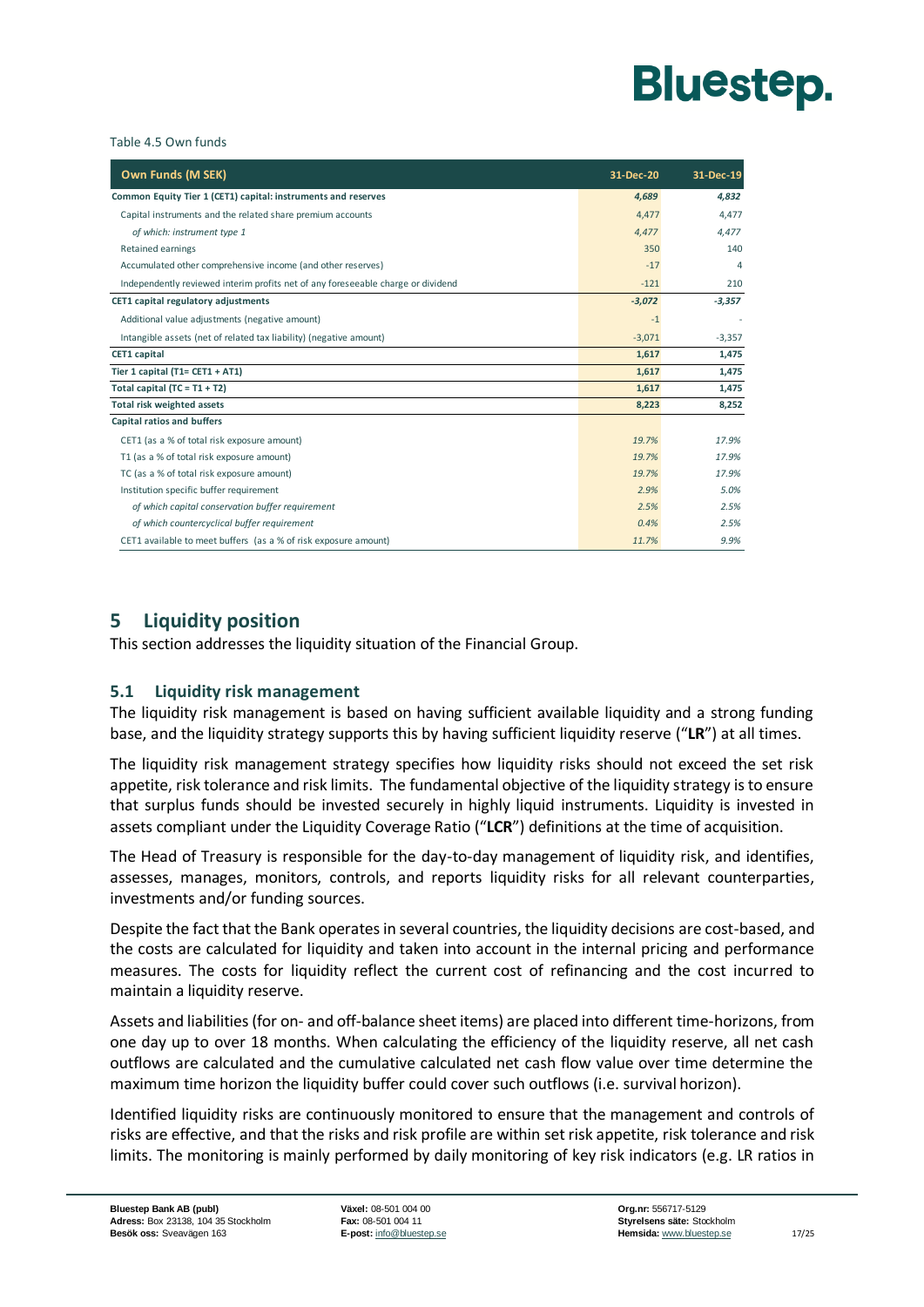

relation to retail deposits or total liabilities, deposit in- and outflows etc.) in the Treasury function's internal models and planning tools and the treasury system. If any of the liquidity ratios falls to a stressed level, the Contingency Funding Team will be notified, the underlying reason for the stressed level identified and appropriate responses implemented as needed.

Control of liquidity risk ensures a sound liquidity risk management. The Treasury function performs own risk controls, and the Risk Management function performs independent controls of liquidity risk including the liquidity risk level and validation of models for liquidity risk.

Sensitivity analysis, stress tests and scenario analysis are performed to manage liquidity under abnormal conditions. Under the stress tests, it is assumed no access to unsecured market financing, and that the general public will make substantial deposit withdrawals. If existing credit facilities are utilised as a part of the funding, undrawn portions of them shall be excluded from the final liquidity calculation. The stress tests are based on the current risk profile, varying degrees of stress and duration and take into consideration both firm-specific and market-related stresses, scenarios should be tested both individually and in combination, and take into consideration intraday liquidity and the need for liquidity for time-critical payments.

#### <span id="page-19-0"></span>**5.2 Liquidity planning**

The liquidity contingency planning enables rapid responses to mitigate the risks related to the size of the liquidity reserve, and addresses the range from low-impact to high-impact events as well as outlining the response to unforeseen liquidity shortfalls. The aim is to be able to take advantage of the most economical funding sources as appropriate to manage its interest rate risk, FX risk, and funding costs.

Available funding sources that could be used are, for example, share capital/shareholder contributions, Tier 1 and Tier 2 instruments, retail deposits, issuing covered bonds or senior preferred bonds, contracted credit facilities in secured or unsecured form, placing senior notes (e.g. RMBS) to investors, excess liquidity reserve, and selling alternative assets that the Bank owns.

#### <span id="page-19-1"></span>**5.3 Liquidity metrics**

As of  $31<sup>st</sup>$  of December 2020, as shown in [Table 5.1,](#page-19-2) the Financial Group had a LCR of 439%, clearly above the regulatory minimum LCR requirement of 100%.

| <b>Liquidity Coverage Ratio (M SEK)</b>           | 31-Dec-20 | 31-Dec-19 |
|---------------------------------------------------|-----------|-----------|
| <b>Liquidity Coverage Ratio</b>                   | 439%      | 361%      |
| High quality liquid assets                        | 1,076     | 927       |
| <b>Total Outflows</b>                             | 981       | 1,028     |
| Outflows from retail deposits                     | 940       | 918       |
| Other outflows                                    | 41        | 110       |
| Total inflows (Max 75% of total outflows)         | 736       | 771       |
| Inflows from retail customers, lending activities | 211       | 218       |
| Other inflows                                     | 1.700     | 1.560     |

<span id="page-19-2"></span>Table 5.1 Liquidity coverage ratio

[Table 5.2](#page-20-1) shows the composition of the liquidity reserve as of  $31<sup>st</sup>$  of December 2020.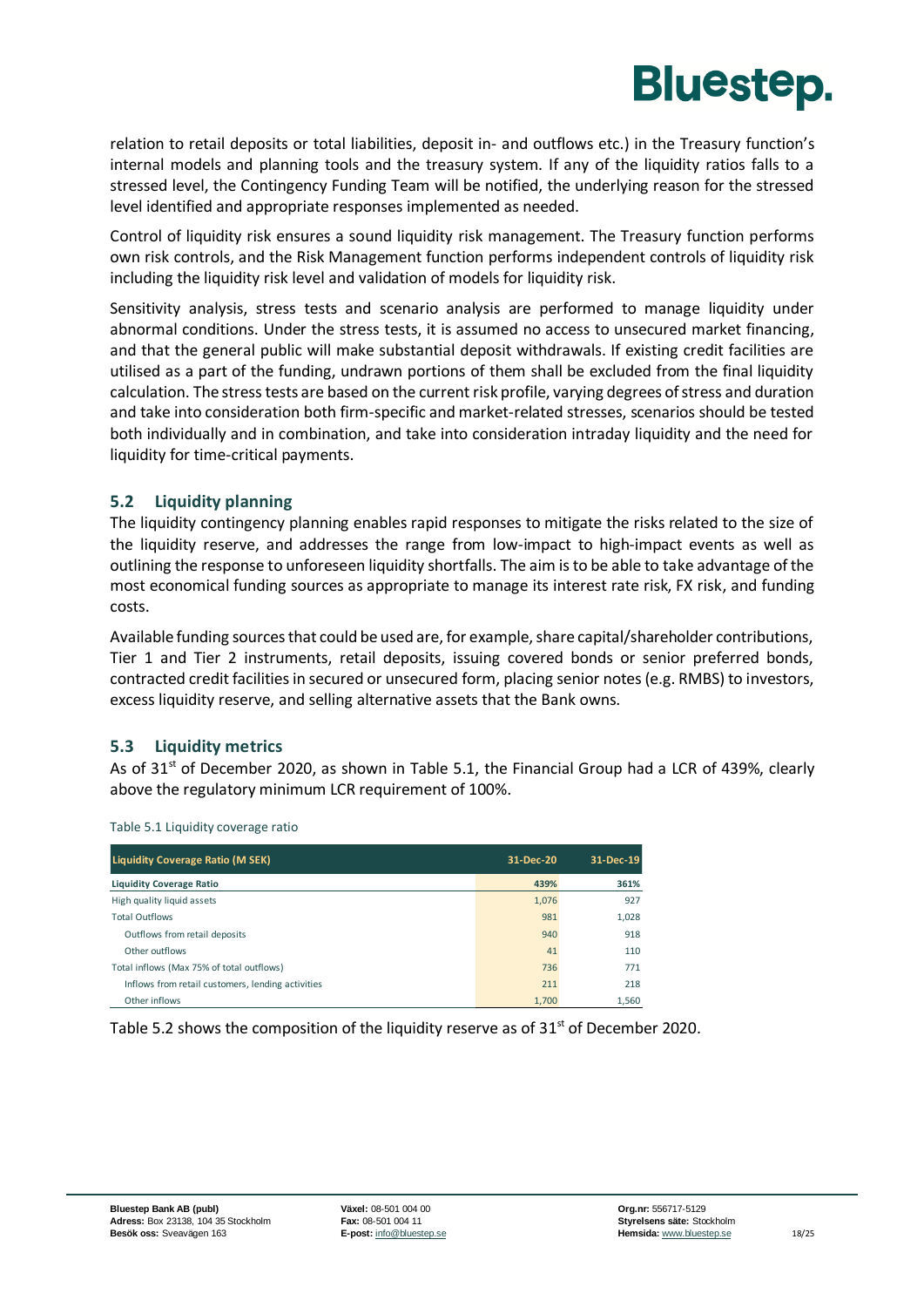

#### <span id="page-20-1"></span>Table 5.2 Liquidity reserve

| <b>Liquidity Reserve (M SEK)</b>                                                                   | 31-Dec-20 | 31-Dec-19 |
|----------------------------------------------------------------------------------------------------|-----------|-----------|
| Cash and balances with central banks                                                               | 402       | 266       |
| Deposits in other banks<br>Securities issued or guaranteed by sovereigns, central banks or         | 1.945     | 1.682     |
| multinational development banks                                                                    | 438       | 209       |
| Covered bonds                                                                                      | 288       | 534       |
| Issued by other institutions<br>Securities issued by financial corporates<br>(excl. Covered bonds) | 288       | 534       |
| <b>Total</b>                                                                                       | 3,074     | 2,691     |

#### <span id="page-20-0"></span>**6 Asset encumbrance**

This section addresses the encumbered and unencumbered assets of the Financial Group; shown in [Table 6.1.](#page-20-2)

#### <span id="page-20-2"></span>Table 6.1 Asset encumbrance

| <b>Encumbered and unencumbered assets (M SEK)</b> | <b>Encumbered</b> |                                    |                          | <b>Unencumbered</b>                |                                            |                                    |                |                                    |
|---------------------------------------------------|-------------------|------------------------------------|--------------------------|------------------------------------|--------------------------------------------|------------------------------------|----------------|------------------------------------|
| 31-Dec-20                                         | Carrying amount   | Of which<br>eligable<br>EHQLA/HQLA | Fair value               | Of which<br>eligable<br>EHQLA/HQLA | Carrying amount                            | Of which<br>eligable<br>EHQLA/HQLA | Fair value     | Of which<br>eligable<br>EHQLA/HQLA |
| Assets                                            | 4,664             | 19                                 | 19                       |                                    | 19<br>18,665                               | 323                                | 707            | 323                                |
| Loans on demand                                   | 139               | $\overline{a}$                     | $\overline{a}$           |                                    | 2,209<br>$\overline{\phantom{a}}$          | ٠                                  | $\overline{a}$ | $\overline{\phantom{a}}$           |
| <b>Equity instruments</b>                         | $\overline{a}$    | $\overline{a}$                     | $\overline{a}$           |                                    | $\overline{\phantom{a}}$<br>$\overline{a}$ | ٠                                  | $\overline{a}$ | $\sim$                             |
| Debt securities                                   | 19                | 19                                 | 19                       |                                    | 19<br>707                                  | 323                                | 707            | 323                                |
| of which: covered bonds                           | $\overline{a}$    | $\overline{a}$                     | $\overline{a}$           |                                    | 288<br>$\overline{a}$                      | 103                                | 288            | 103                                |
| of which: issued by general government            | 19                | 19                                 | 19                       |                                    | 19<br>419                                  | 219                                | 419            | 219                                |
| of which: issued by financial corporations        | ٠                 | $\overline{a}$                     | $\overline{a}$           |                                    | 288<br>$\overline{a}$                      | 103                                | 288            | 103                                |
| Loans and advances other than loans on demand     | 4,367             | $\overline{a}$                     | $\overline{a}$           |                                    | 11,746<br>$\overline{\phantom{a}}$         | ٠                                  | $\overline{a}$ | $\overline{\phantom{a}}$           |
| of which: mortgage loans                          | 4,367             | $\overline{a}$                     | $\overline{\phantom{a}}$ |                                    | 11,642<br>$\sim$                           | ۰                                  | $\overline{a}$ | $\overline{\phantom{a}}$           |
| Other assets                                      | 140               | $\overline{a}$                     | $\qquad \qquad$          |                                    | 4,003<br>$\sim$                            | $\overline{\phantom{a}}$           | $\,$           | $\sim$                             |

| <b>Encumbered and unencumbered assets (M SEK)</b> | <b>Encumbered</b>        |                                    |            |                                    | <b>Unencumbered</b>                |                                    |            |                                    |
|---------------------------------------------------|--------------------------|------------------------------------|------------|------------------------------------|------------------------------------|------------------------------------|------------|------------------------------------|
| 31-Dec-19                                         | Carrying amount          | Of which<br>eligable<br>EHQLA/HQLA | Fair value | Of which<br>eligable<br>EHQLA/HQLA | Carrying amount                    | Of which<br>eligable<br>EHQLA/HQLA | Fair value | Of which<br>eligable<br>EHQLA/HQLA |
| <b>Assets</b>                                     | 6,058                    | 20                                 | 20         |                                    | 20<br>16,442                       | 724                                | 724        | 724                                |
| Loans on demand                                   | 596                      | $\overline{\phantom{a}}$           |            | ٠                                  | 1,351<br>$\sim$                    | ٠                                  | ٠          | ٠                                  |
| <b>Equity instruments</b>                         | $\overline{\phantom{a}}$ | $\overline{\phantom{a}}$           |            | $\overline{\phantom{a}}$           | $\sim$<br>$\sim$                   | ٠                                  | ٠          | $\sim$                             |
| Debt securities                                   | 20                       | 20                                 | 20         |                                    | 20<br>724                          | 724                                | 724        | 724                                |
| of which: covered bonds                           |                          | $\overline{\phantom{a}}$           |            | $\overline{\phantom{a}}$           | 534<br>$\sim$                      | 534                                | 534        | 534                                |
| of which: issued by general government            | 20                       | 20                                 | 20         |                                    | 20<br>190                          | 190                                | 190        | 190                                |
| of which: issued by financial corporations        | $\overline{\phantom{a}}$ | $\sim$                             |            | $\overline{\phantom{a}}$           | 534<br>$\sim$                      | 534                                | 534        | 534                                |
| Loans and advances other than loans on demand     | 5,266                    | $\overline{\phantom{a}}$           |            | $\overline{\phantom{a}}$           | 10,880<br>$\overline{\phantom{a}}$ | ٠                                  | ٠          | $\overline{\phantom{a}}$           |
| of which: mortgage loans                          | 5,266                    |                                    |            | $\sim$                             | 9,801<br>$\sim$                    | ٠                                  | ٠          |                                    |
| Other assets                                      | 176                      |                                    |            | ٠                                  | 3,486<br>$\,$                      |                                    | ٠          |                                    |

| <b>Collateral received (M SEK)</b>               | <b>Encumbered</b> |                                 |            | <b>Unencumbered</b>             |
|--------------------------------------------------|-------------------|---------------------------------|------------|---------------------------------|
| 31-Dec-20                                        | Fair value        | Of which eligable<br>EHOLA/HOLA | Fair value | Of which eligable<br>EHOLA/HOLA |
| Collateral received by the reporting institution |                   | $\overline{\phantom{a}}$<br>-   |            | -                               |

| <b>Collateral received (M SEK)</b>               | <b>Encumbered</b> |                                 |            | <b>Unencumbered</b>                                  |
|--------------------------------------------------|-------------------|---------------------------------|------------|------------------------------------------------------|
| 31-Dec-19                                        | Fair value        | Of which eligable<br>EHOLA/HOLA | Fair value | Of which eligable<br>EHQLA/HQLA                      |
| Collateral received by the reporting institution |                   | -<br>-                          |            | $\overline{\phantom{0}}$<br>$\overline{\phantom{0}}$ |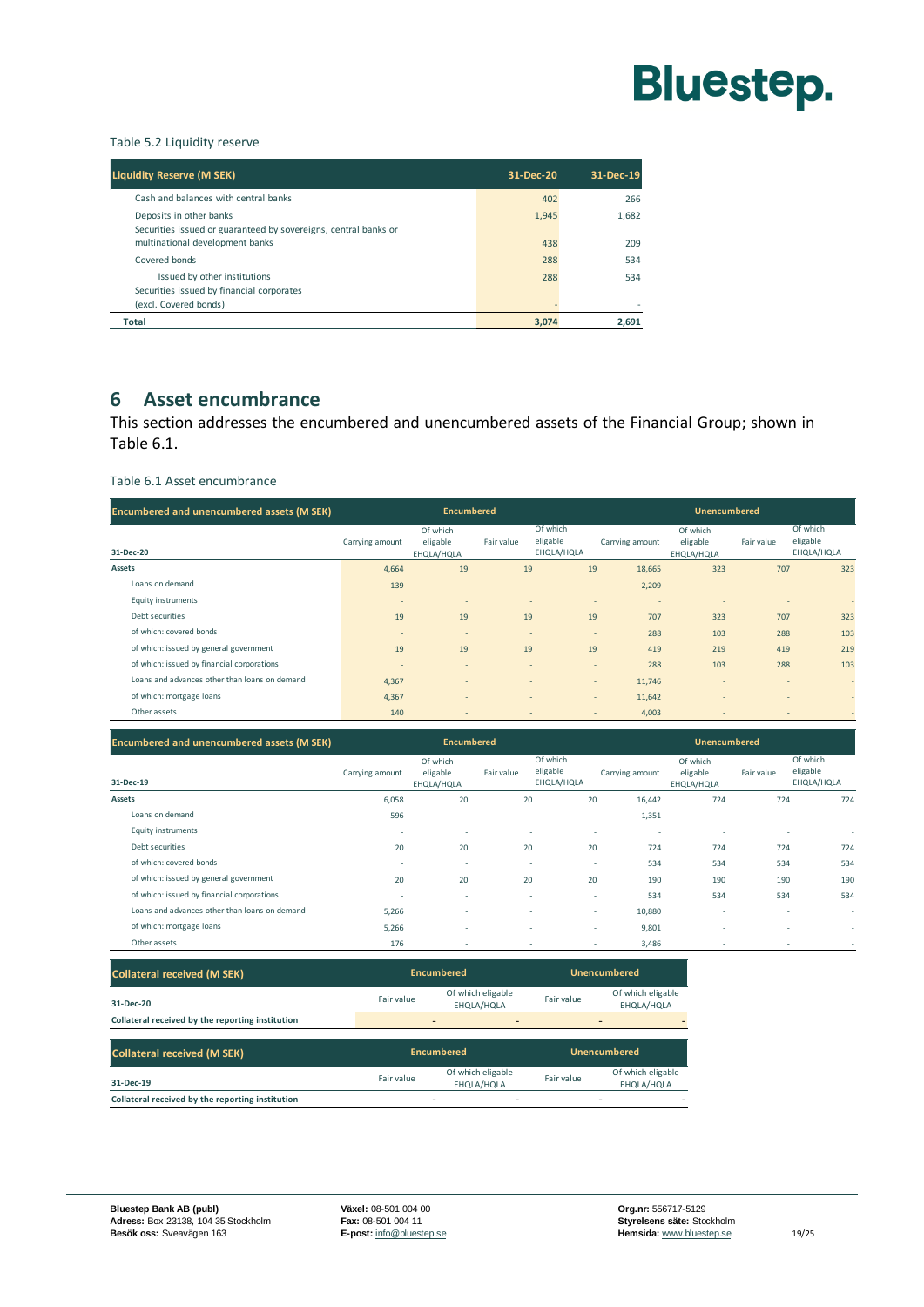| <b>Sources of encumbrance (M SEK)</b>             |                                                                                         |                                                                                                   |                                                                                                           |                                                                              |  |
|---------------------------------------------------|-----------------------------------------------------------------------------------------|---------------------------------------------------------------------------------------------------|-----------------------------------------------------------------------------------------------------------|------------------------------------------------------------------------------|--|
|                                                   |                                                                                         | 31-Dec-20                                                                                         |                                                                                                           | 31-Dec-19                                                                    |  |
|                                                   | Matching liabilities,<br>contingent liabilities covered bonds and<br>or securities lent | Assets, collateral<br>received and own<br>debt securities<br>issued other than<br>ABSs encumbered | Matching liabilities, issued other than<br>contingent liabilities covered bonds and<br>or securities lent | Assets, collateral<br>received and own<br>debt securities<br>ABSs encumbered |  |
| Carrying amount of selected financial liabilities | 3,764                                                                                   | 4,664                                                                                             | 3,926                                                                                                     | 3,378                                                                        |  |
| of which: derivatives                             | 62                                                                                      | 115                                                                                               | 19                                                                                                        | 62                                                                           |  |
| Deposits                                          |                                                                                         | 19                                                                                                |                                                                                                           | 20                                                                           |  |
| Debt securities issued                            | 3,702                                                                                   | 4,530                                                                                             | 3,907                                                                                                     | 3,296                                                                        |  |
| of which: covered bonds issued                    | 2,900                                                                                   | 3,248                                                                                             | $\overline{a}$                                                                                            | $\sim$                                                                       |  |
| of which: asset-backed securities issued          | 802                                                                                     | 1,282                                                                                             | 3,907                                                                                                     | 3,296                                                                        |  |
| Other sources of encumbrance                      | $\overline{a}$                                                                          |                                                                                                   | 2,004                                                                                                     | 2,680                                                                        |  |
| <b>TOTAL SOURCES OF ENCUMBRANCE</b>               | 3,764                                                                                   | 4,664                                                                                             | 5,930                                                                                                     | 6,058                                                                        |  |

#### <span id="page-21-1"></span><span id="page-21-0"></span>**7 Remuneration**

#### **7.1 Remuneration Policy**

The Bank has a Remuneration Policy to secure sound remuneration structures within the business. The Remuneration Policy is in agreement with and promotes an effective risk management, thus preventing excessive risk taking and takes into account the size and nature, scope and complexity of the Bank's operation in accordance with the proportionality principle contained in relevant SFSA regulations. In particular, the Bank is not considered to be a Significant Company (*Swe. Betydande företag*).

Furthermore, the Remuneration Policy, which is based on the Bank's risk analysis, is designed so that remuneration to individual employees does not counteract the Bank's long-term interest. The Bank believes in, and promotes, a sound and dynamic performance culture as a means for achieving longterm success and encourage performance, the right behaviour, and balanced risk taking in line with shareholders' expectations. In addition, the Remuneration Policy supports the Bank's ability to attract, develop, and retain highly motivated, skilled and performance-oriented employees.

The Board resolves the Remuneration Policy and sees to that it is applied and followed. The Board has elected a Remuneration Committee to oversee the Remuneration Policy and that it is implemented, followed-up and that it is based on an analysis of the risks facing the Bank. The Committee consists of two non-executive directors. The Remuneration Committee has held three (3) meetings during 2020.

To avoid any conflict of interest, the Remuneration Committee recommends compensation levels for all identified Remuneration Code Staff ("RCS") (*Swe. "Anställda vars arbetsuppgifter har en väsentlig inverkan på företagets riskprofil"*) in the business, and the CEO, or direct assignee, set compensation levels for all non-RCS.

A control function shall when appropriate, and at least annually, review and see to that remuneration within the Bank complies with the Remuneration Policy. The control function shall immediately report the result of its review to the Board at least annually and no later than in conjunction with the adoption of the annual accounts. To avoid any conflict of interest, the control function will consist of the Bank's Internal Audit function. The control function performed its latest review in March 2021 and presented its statement to the Board on the 22<sup>nd</sup> of April 2021.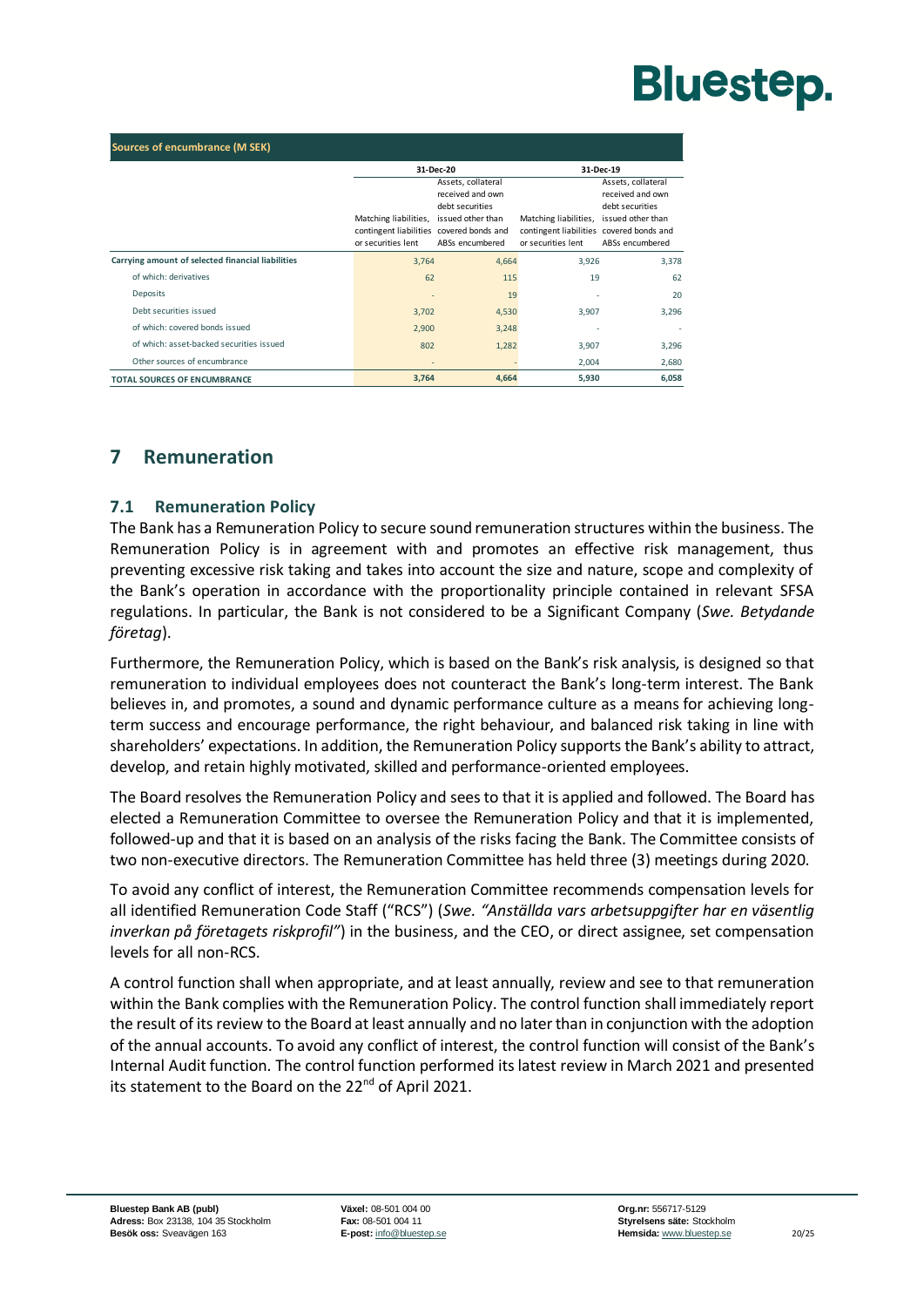

#### <span id="page-22-0"></span>**7.2 Risk analysis**

As set out in the relevant SFSA regulations, financial institutions shall, when it establishes a remuneration policy, conduct a risk analysis with respect to this policy. Before taking any decision relating to the remuneration system, or significant changes to this, a risk analysis shall be conducted with respect to how the remuneration system affects the risks the company is exposed to and how these risks are managed.

The Bank has activities in Sweden, Norway and Finland. The Bank offers, in both Sweden and Norway, predominately two lines of business to the market, one being mortgage lending to private individuals and the other is to take deposits from the general public, and in Finland only mortgages is offered. Furthermore, the Bank did also, up until mid-February 2020, offer personal loans to private individuals in Sweden.

As laid out and analysed in Sections 2 and 3 above, the Bank's activities give rise to various risks that could influence the Bank's financial position and result, if not managed and controlled correctly. Given the nature of the business with mortgage lending, the Bank is exposed to credit risk, as well as liquidity and financing risks to secure funding of the lending. The Bank is further exposed to strategic and business risks in achieving set goals, and operational, regulatory, and reputational risks in conducting the lending and deposit operations, as well as environmental, social and governance ("**ESG**") risk.

#### <span id="page-22-1"></span>**7.3 Remuneration structure**

The Bank's remuneration structure is based upon these components:

- Fixed Salary
- Bonus
- Pension and Insurance schemes

The components are used to achieve an adequate total remuneration with a sound balance between fixed and variable remuneration and short and long-term remuneration. The Bank has analysed and acknowledges the importance of paying the required compensation, as defined in the Remuneration Policy, in order to get the appropriately qualified, experienced, capable, and motivated staff. It has also acknowledged the importance to assess the value of the individual to the business based on previous performance within the business or externally and the availability of similarly calibre staff within, or outside, the group. The total remuneration shall reflect the complexity, responsibility, and leadership skills required in the position as well as the performance of the employee.

In order to ensure that the Bank can gain and retain appropriate skills and knowledge to ensure good and adequate level of staff and management, the Board has decided that part of the Bank's remuneration structure shall be variable (bonus). This is seen to encourage employees to participate in reaching the Bank's strategies, goals and objectives, and at the same time be able to reward employees that show good or exceptional performance in their work.

The balance between fixed and variable remuneration is heavily weighted in favour of fixed remuneration and the variable component does not encourage nor reward excessive risk taking. Furthermore, bonuses may never exceed 100 per cent of any employee's annual fixed compensation.

Bonuses are assessed based on what the individual achieves and contributes in addition to what is generally expected from the position. Bonus rewards are based on the individual's contribution, the contribution of the business unit the individual work in, and the overall performance of the Bank. At the start of each year, performance targets (such as sales, credit and risk profile, costs, compliance, customer service, and other relevant measures) are agreed with each member of staff and these are assessed throughout the year and adjusted if necessary to reflect changes in the business outlook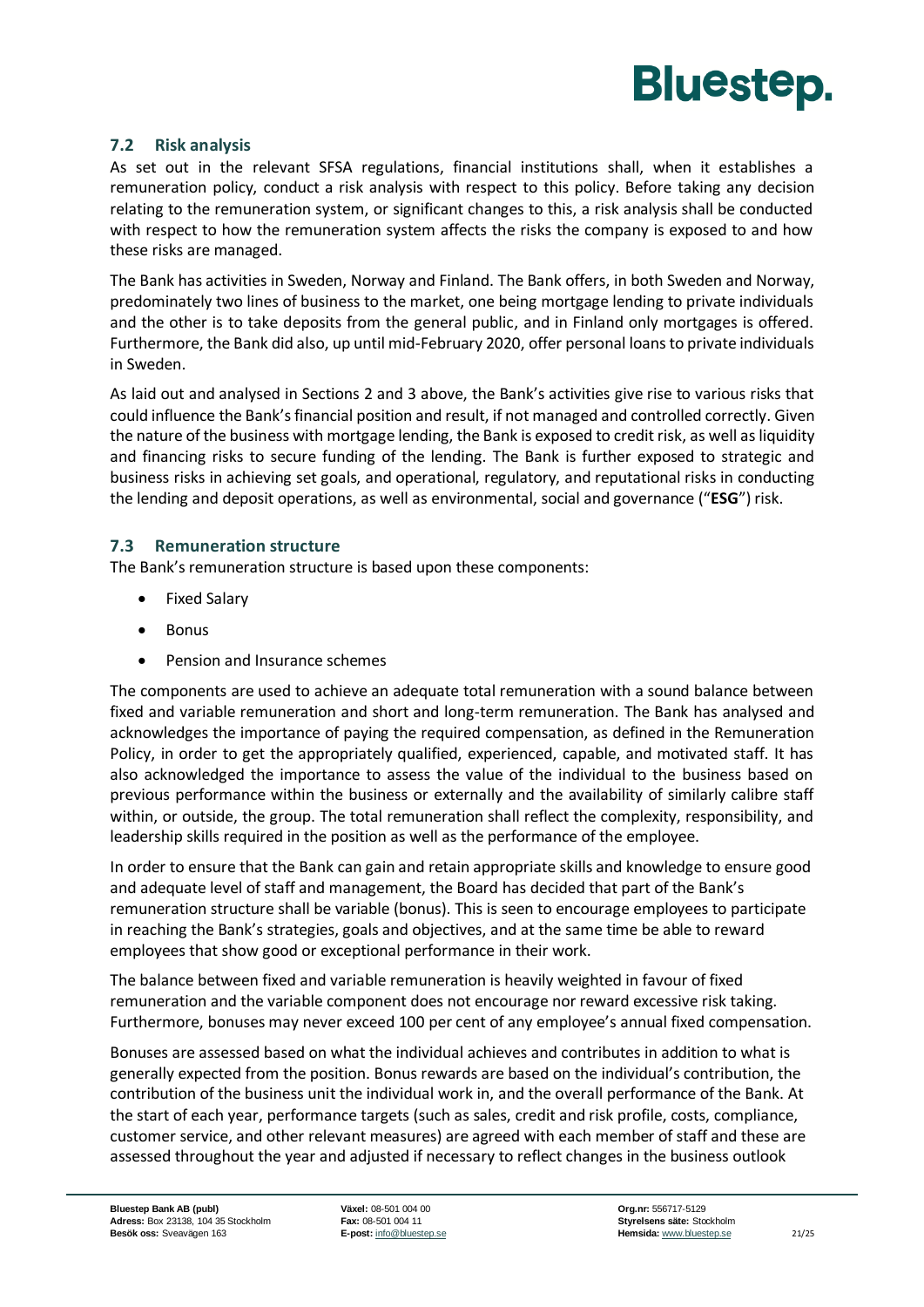

(e.g. changes in credit risk profile, volume targets, service level, and other relevant measures). The overriding core driver behind all targets is to get the desired long-term credit and liquidity risk profile within the business and having this at an acceptable level is the key priority.

In regards of the relation between result and paid remuneration, the remuneration reflects sustained business performance in combination with sound risk management by taking into account the availability and cost of funds, liquidity, desired credit risk profile, capital position and levels of credit losses.

The Board has decided that variable remuneration (bonus) will no longer be applied from  $1^{\text{st}}$  March 2021 since customer service staff should be granted mandates to make wider credit decisions, and thus bonuses will not align with sound risk-taking and the Bank's long-term ESG targets. The Bank is a transparent bank and conducts its operations in an ethically responsible and professional manner to maintain a sound risk culture counteracting excessive risk-taking behaviour.

#### <span id="page-23-0"></span>**7.4 Remuneration Code Staff and deferred variable remuneration**

The definition of RCS in the Bank is based on Chapter 2, section 3 of FFFS 2011:1 and in accordance with the CRR, and is in general defined as employees, or other persons part of the Bank, that can significantly influence the risk or risk level of the latter.

To define the RCS, the Bank has interpreted the regulations in view of the Bank's business nature, size and complexity. The interpretations have then been used to recognise RCS based on risk areas and risk levels. This analysis has then been discussed internally, in the Remuneration Committee and the Board has finally decided on who are to be included as RCS. The Board, through recommendations from the Remuneration Committee, will continuously evaluate the RCS structure and who are included in this group. As of the  $31<sup>st</sup>$  of December 2020, twenty (20) employees in the Bank are identified as RCS.

For these employees, at least 40 per cent of the variable remuneration should be deferred for at least three years. The Board has resolved that the RCS for 2020 shall have their variable remuneration deferred as follows in the table below.

Table 7.1 Terms of deferral for RCS

| Terms of deferral for RCS 2020 |              |         |        |
|--------------------------------|--------------|---------|--------|
| Deferral Period                | 3 years      | 5 years | Total* |
| Employees                      | $\mathbf{1}$ |         |        |
| Per cent of Deferral           | 40 %         | 60%     | Total* |
| Employees                      | $\mathbf{1}$ |         |        |

The deferred variable remuneration may be paid out *pro rata* during the deferral period, commencing one year after the deferral. The deferred variable remuneration may be cancelled in part or in whole if at a later date it is demonstrated that the employee, department or the Bank did not fulfil the performance measures. Employees that leave the Bank during the deferral period do not lose their deferred variable remuneration, other than as required by potential risk adjustments.

To ensure that the material risks recognised and used in setting the deferred remuneration pay-out do not materially impact the Bank, a separate study has been done to stress test the triggers for a payment of the deferred remuneration. The study shows that the deferred remuneration pay-out triggers, based on the ICLAAP performance, do not cause the ICLAAP capital needs, the retained earnings, the liquidity position, or the need of emergency equity support to be affected in such way that material risk triggers would cause the Bank a long-term issue.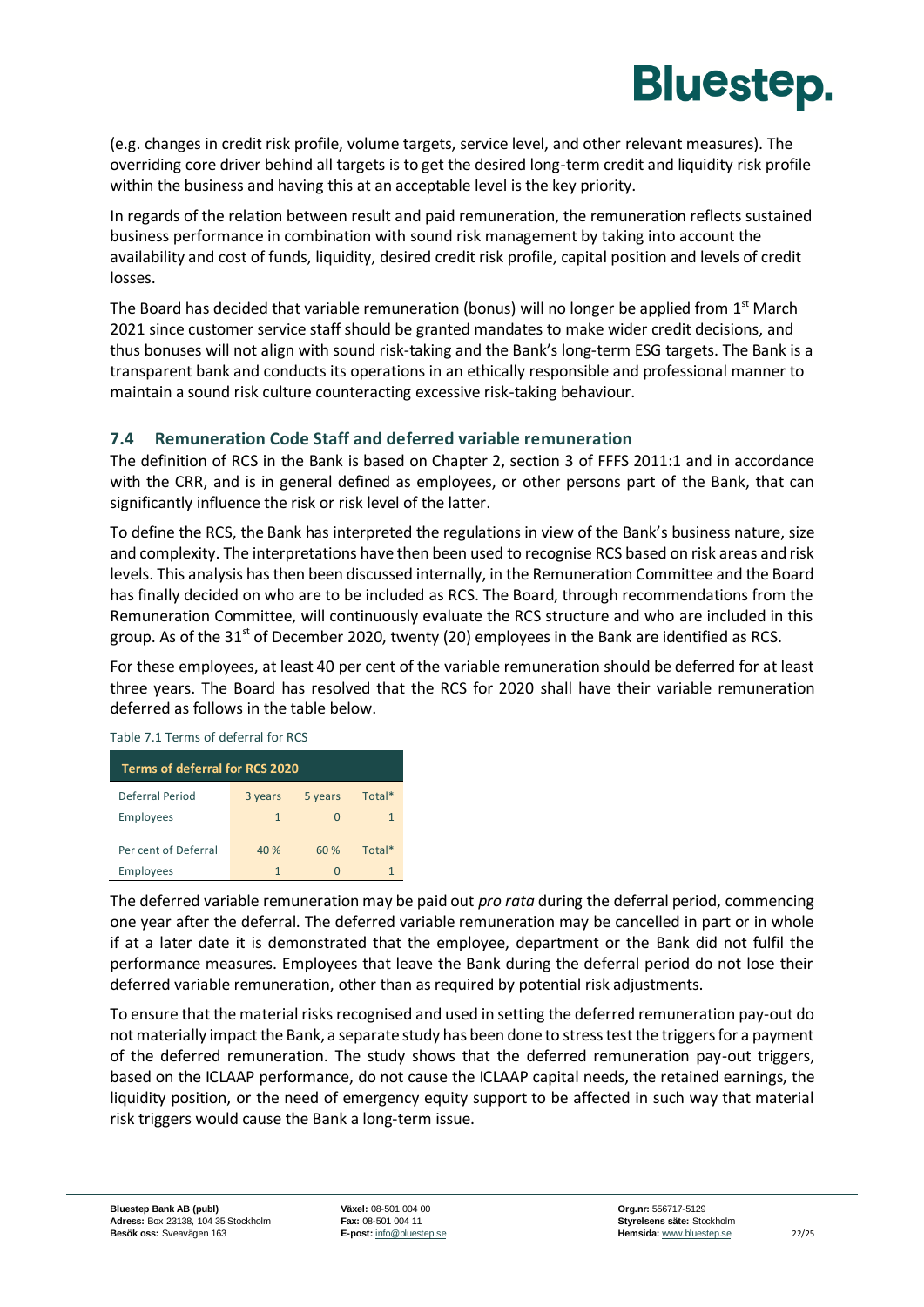#### <span id="page-24-0"></span>**7.5 Remuneration in the Financial Group** *(all amounts are in SEK)*

#### 7.5.1 Expensed remuneration

The expensed renumeration for 2020 is shown below.

Table 7.2 Total remuneration

| Total remuneration to employees in the Financial Group |                                                        |                                      |                                                     |                                                   |  |  |
|--------------------------------------------------------|--------------------------------------------------------|--------------------------------------|-----------------------------------------------------|---------------------------------------------------|--|--|
|                                                        | <b>Total remuneration</b><br>excluding variable $pay1$ | <b>Total number of</b><br>employees* | Short- and long-<br>term variable pay <sup>1)</sup> | <b>Number of employees</b><br>with variable pay** |  |  |
| Sweden                                                 | 125 223 158                                            | 286                                  | 8647997                                             | 177                                               |  |  |
| Norway                                                 | 44 086 499                                             | 99                                   | 3777798                                             | 64                                                |  |  |
| Finland                                                | 6807433                                                | 14                                   | 418875                                              | 14                                                |  |  |
| Total                                                  | 176 117 090                                            | 385                                  | 12 844 669                                          | 241                                               |  |  |
|                                                        | <b>Total remuneration</b><br>excluding variable $pay1$ | <b>Total number of</b><br>employees  | Short- and long-<br>term variable pay <sup>1)</sup> | <b>Number of employees</b><br>with variable pay   |  |  |
| RCS <sup>2</sup>                                       | 30 492 496                                             | 22                                   | 2 2 2 3 3 5 0                                       | 21                                                |  |  |
| <b>Total</b>                                           | 30 492 496                                             | 22                                   | 2 2 2 3 3 5 0                                       | 21                                                |  |  |

\* Total number of individuals that have received fixed remuneration during the year

\*\* Total number of individuals that have received variable remuneration during the year

- *1)* Variable pay is defined as short-term cash-based Bonus (including the deferred part of the Bonus). All other remunerations reported as fixed remuneration and include Fixed Salary, holiday pay contribution and other benefits. The reported remuneration does not include pension contributions or social charges.
- *2)* As stated in the regulations, information should be published in such manner that the economic conditions for individuals are not revealed. Due to the fact that only three out of the identified RCS are Executives, the Bank has chosen to publish the information for all RCS in totality instead of separating Executives and other RCS. This with the exception for the information published in the annual account in accordance with the Annual Accounts Act for Credit Institutions and Securities Companies.

#### 7.5.2 Specification of remuneration

A specification of renumeration is shown below.

Table 7.3 Specification of remuneration



\* The Financial Group does not offer any long-term incentive programme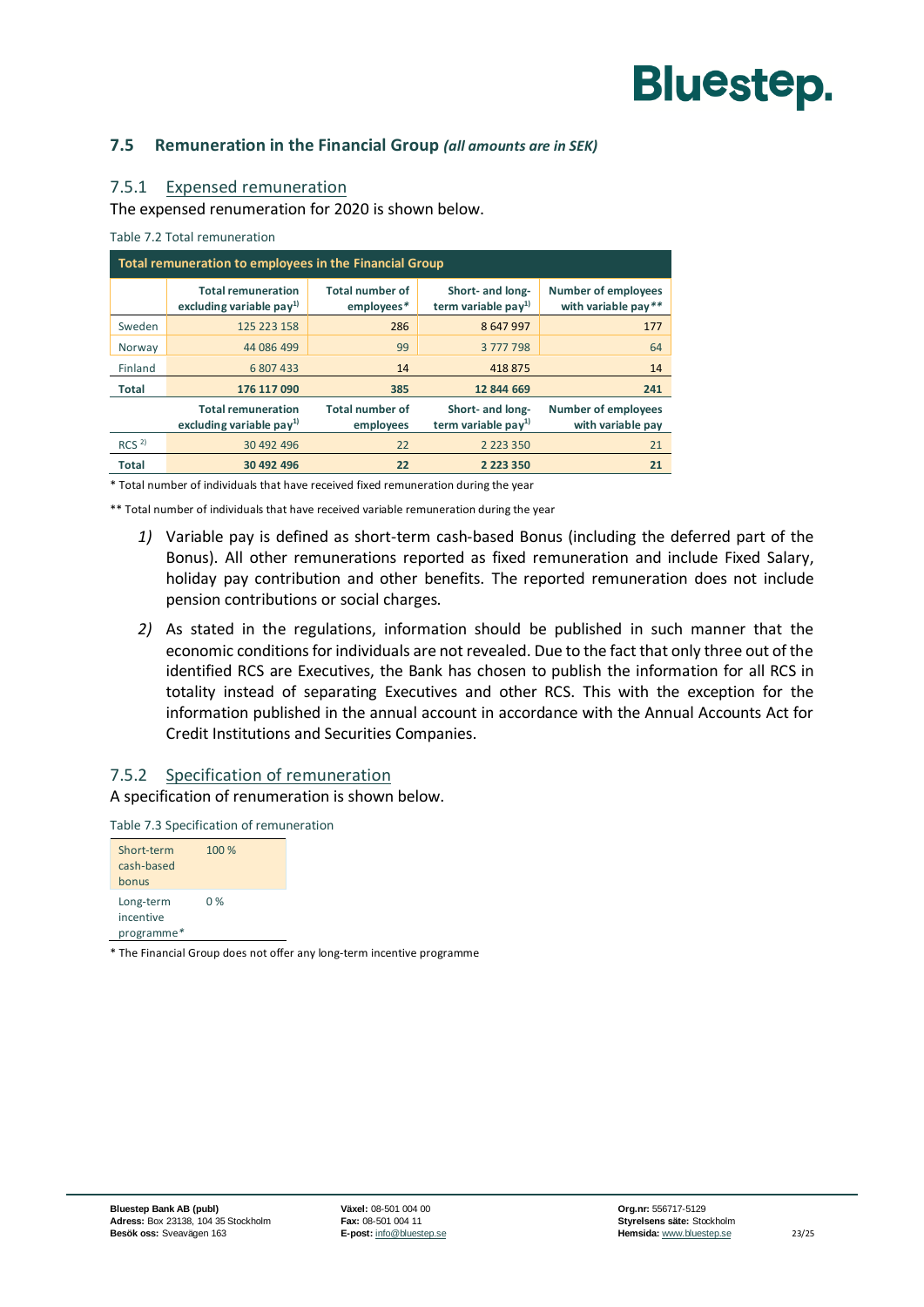

#### 7.5.3 Vested, deferred and paid out remuneration

The table below specifies the vested and deferred remuneration for the Financial Group.

| <b>Vested 2020 (total remuneration)</b> |                                                        |                                  |                                     |                                       |                                                 |  |
|-----------------------------------------|--------------------------------------------------------|----------------------------------|-------------------------------------|---------------------------------------|-------------------------------------------------|--|
|                                         | <b>Total remuneration</b><br>excluding variable $pay1$ |                                  | <b>Total number</b><br>of employees | Short- and long-<br>term variable pay | <b>Number of employees</b><br>with variable pay |  |
| RCS <sup>2</sup>                        |                                                        | 17 448 219                       | 14                                  | 1471638                               | 14                                              |  |
| Non-RCS                                 | 117 668 327                                            |                                  | 242                                 | 9 5 4 7 1 7 1                         | 242                                             |  |
| Total                                   | 135 116 546                                            |                                  | 256                                 | 11 018 809                            | 256                                             |  |
|                                         | Deferred variable remuneration for 2020                |                                  |                                     |                                       |                                                 |  |
|                                         | <b>Total deferred</b><br>amount                        |                                  | <b>Total number of employees</b>    |                                       |                                                 |  |
| RCS <sup>2</sup>                        | 42812                                                  | $\mathbf{1}$                     |                                     |                                       |                                                 |  |
| <b>Total</b>                            | 42 812                                                 | $\mathbf{1}$                     |                                     |                                       |                                                 |  |
|                                         | Paid out deferred variable remuneration total          |                                  |                                     |                                       |                                                 |  |
|                                         | <b>Total deferred</b><br>amount paid out               | <b>Total number of employees</b> |                                     |                                       |                                                 |  |
| RCS <sup>2</sup>                        | 2053873                                                | 23                               |                                     |                                       |                                                 |  |
| <b>Total</b>                            | 2053879                                                | 23                               |                                     |                                       |                                                 |  |
|                                         | <b>Accumulated deferred variable remuneration</b>      |                                  |                                     |                                       |                                                 |  |
|                                         | <b>Total deferred</b><br>amount                        | <b>Total number of employees</b> |                                     |                                       |                                                 |  |
| RCS <sup>2</sup>                        | 2 2 3 7 4 7 6                                          | 17                               |                                     |                                       |                                                 |  |
| <b>Total</b>                            | $2237476^{3}$<br>17                                    |                                  |                                     |                                       |                                                 |  |

Table 7.4 Vested and deferred remuneration

- *1)* Variable pay is defined as short-term cash-based Bonus (including the deferred part of the Bonus). All other remunerations reported as fixed remuneration and include Fixed Salary, holiday pay contribution and other benefits. The reported remuneration does not include pension contributions or social charges.
- *2)* As stated in the regulations, information should be published in such a manner that the economic conditions for individuals are not revealed. Due to the fact that only three out of the identified RCS are Executives, the Bank has chosen to publish the information for all RCS in totality instead of separating Executives and other RCS. This with the exception for the information published in the annual account in accordance with the Annual Accounts Act for Credit Institutions and Securities Companies.
- 3) The deferred variable remuneration may be paid out pro rata during the deferral period, commencing one year after the deferral. The deferred variable remuneration may be cancelled in part or in whole if at a later date it is demonstrated that the employee, department or the Bank did not fulfil the performance measures.

Table 7.5 Employees remunerated EUR 1,000,000 or more

**Number of employees in the Financial Group being remunerated EUR 1,000,000 or more in 2020**

**Total number of employees 0**